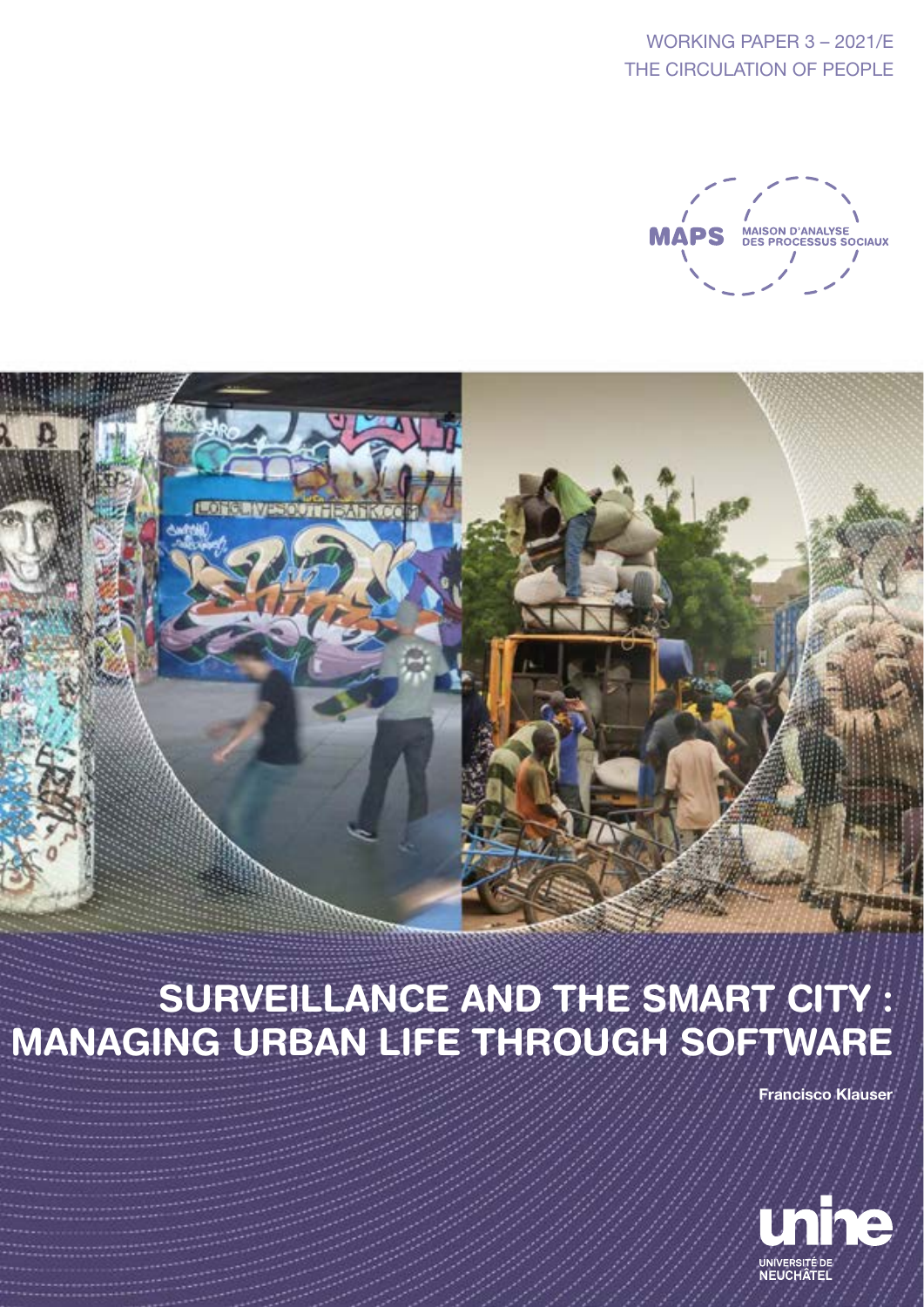Author

Francisco Klauser

Francisco Klauser est Professeur de Géographie Politique à l'Université de Neuchâtel. Ses champs de recherchent incluent mais ne se limitent pas aux domaines de: la géographie sociale, urbaine, politique et des théories socio-spatiales. francisco.klauser@unine.ch

Orcid: <https://orcid.org/0000-0003-3383-3570>

© 2021 by the author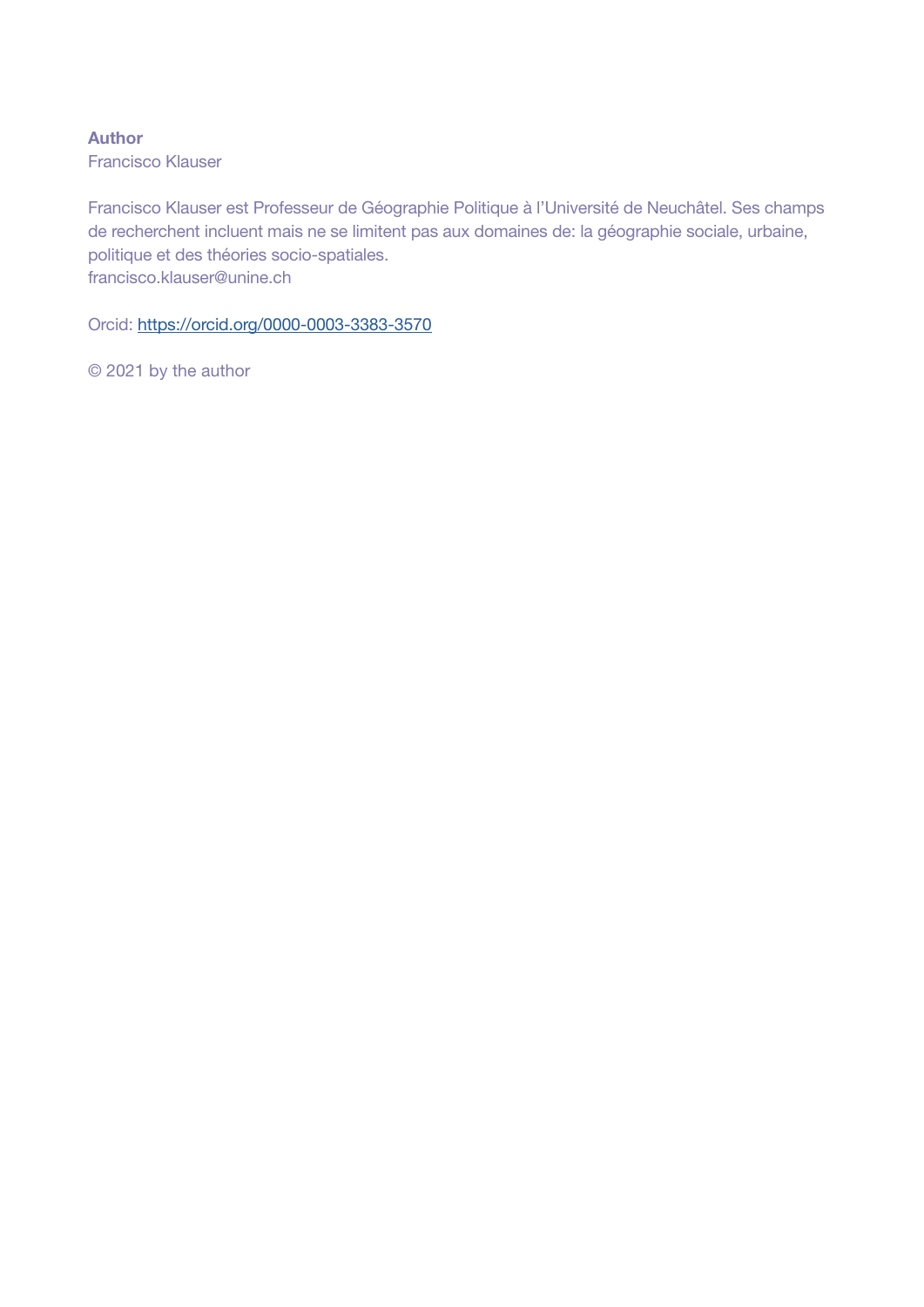## **Abstract**

Drawing upon Swiss examples from the fields of smart energy and smart traffic management, this paper shows how smart technologies permeate the production and management of urban space and considers the power and surveillance issues that this raises. The paper starts with a discussion of the increasing interconnection and automation of data collection and analysis across urban space, before questioning the changing logics of urban surveillance, from the rigid monitoring of spatial enclosures to more flexible forms of regulation and control of intra and inter-urban flows.

#### **Key-words**

Smart city

**Surveillance** 

Big Data

#### **Acknowledgements**

This paper draws upon three previously published pieces of work, relating to the Foucauldian logics of power inherent in smart energy management (Klauser, 2013; Klauser, Paasche & Söderström, 2014) and dealing with the interactions between surveillance and space (Klauser, 2017). Special thanks to Hannah Juby for her very detailed proofreading of the paper, which contributed significantly to the clarity of the arguments advanced.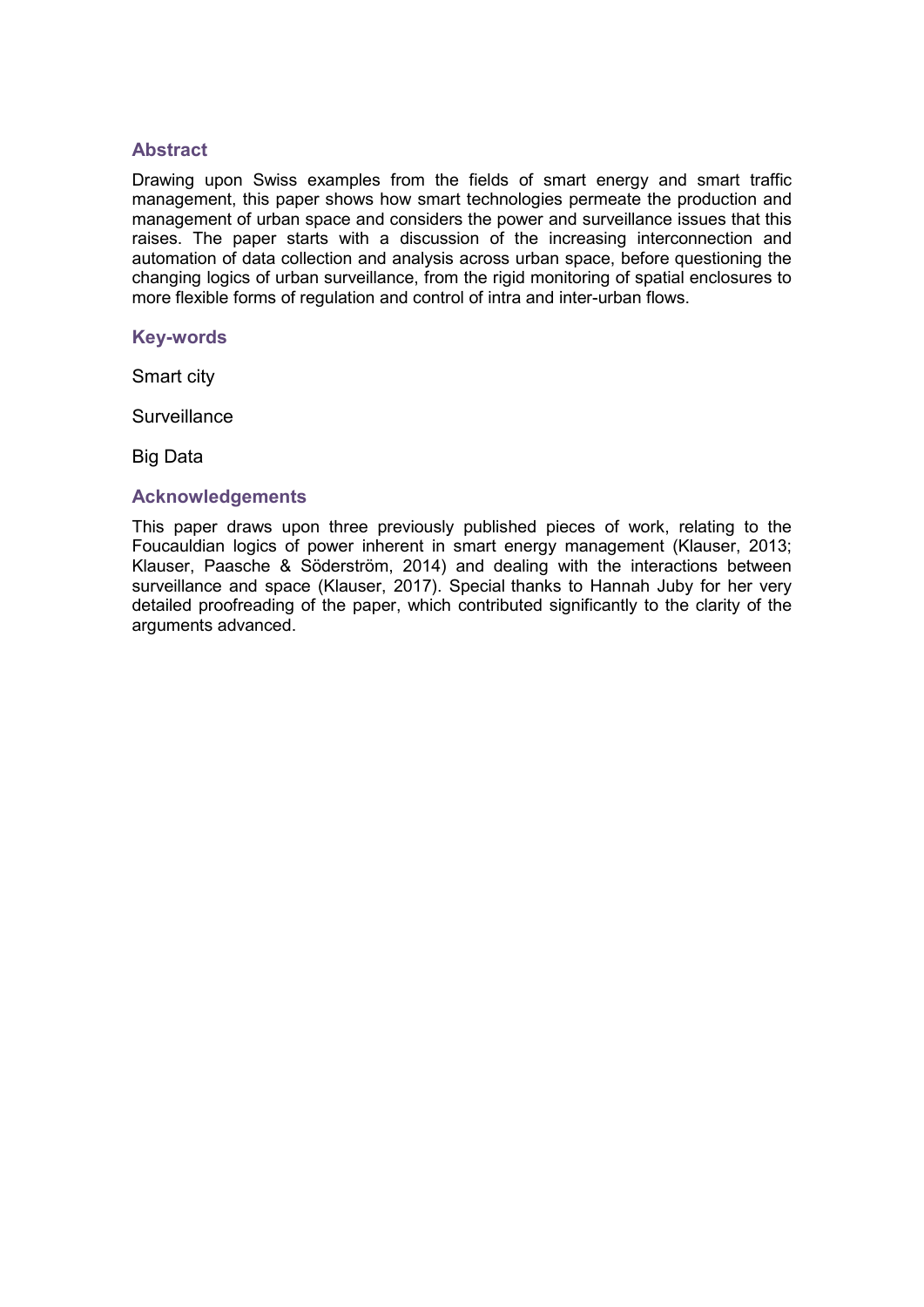# **1. Introduction**

Recent urban policy debates have been heavily influenced by discourses promising that software-driven technologies will improve the infrastructural networks that underpin urban life, such as electricity grids, sewage and traffic systems. As a result, such technologies are being accorded increasing importance, as shown in the fact that almost two thirds of Swiss cities and municipalities now devote a special budget to the development of IT-based smart city projects (Städteverband, 2019: online). The most common types of smart city projects relate to the fields of smart energy, smart traffic, smart environment and smart government (ibid.). Examples from the first two fields will be discussed in this paper. All the fields have in common that they imply a range of technologically mediated forms of control and regulation at a distance, based on orchestrated assemblages of computerized systems that act as conduits for multiple cross-cutting forms of data gathering, transfer and analysis. In other words, the smart city is also a surveillant city, if we understand surveillance as "focused, systematic and routine practices and techniques of attention, for purposes of influence, management, protection or direction" (Lyon, 2007: p.14; see also Murakami Wood et al., 2006). Surveillance is the very condition and price to pay for smart technologies to achieve their proclaimed benefits – simplify everyday life, anticipate individual needs, optimize specific urban systems, etc.

## *1.1. Surveillance and the smart city*

This paper is concerned with the surveillance implications of the smart city. It explores critically the ways in which software-based forms of data gathering and analysis permeate the production and management of urban space, and considers the implications of this for everyday social life. The key questions of this paper are, "How do smart information technologies intervene in the regulation of everyday life?" and "What are the dynamics of power and regulation implied by these technologies?" In answering these questions, the paper explores in particular the power and surveillance issues arising from three intertwined developments that today characterize the functioning of smart technologies, relating to the increasing (1) interconnection and (2) automation of smart technologies, and (3) to the flexible logics of control of urban flows implied (Thrift & French, 2002; Lyon, 2007).

## *1.2. Surveillance and space*

This study has at its core a distinct interest in and concern regarding space and power (Klauser, 2017). It approaches urban space as the object of surveillance (if data gathering focuses on specific geographical locales), as the tool and mediator of surveillance (since spatial organization and architecture can affect the ways in which data is collected and analyzed), as the locus of surveillance (when digital technologies are built into the material environment), and as the product of surveillance (since data collection and analysis can affect how urban space is organized and used).

Theoretical and empirical research has long suggested that surveillance tends not only to relate to specific persons or social groups (Lyon, 2003), but also to select, differentiate and manage specific categories of space (Graham, 1998; 2005; Koskela, 2000; Coleman & Sim, 2000; Franzén, 2001; Belina, 2006; Zurawski, 2014; Klauser, 2017). For example, there is now a growing body of work that points to the influence of surveillance strategies on the ways in which particular places are accessed, perceived and lived. Think of CCTV cameras used to monitor city centers (Coleman & Sim, 2000), to secure parks and transport hubs (Adey et al., 2013), or to regulate consumer behavior in shopping malls (Helten & Fischer, 2004), football stadiums (Hagemann, 2007) or other places of leisure and consumption. From this perspective, important insights have been gained into the socio-spatial effects of surveillance on the 'spheres of the everyday' (Klauser, 2010), relating for example to issues of social inclusion and exclusion (Koskela, 2000).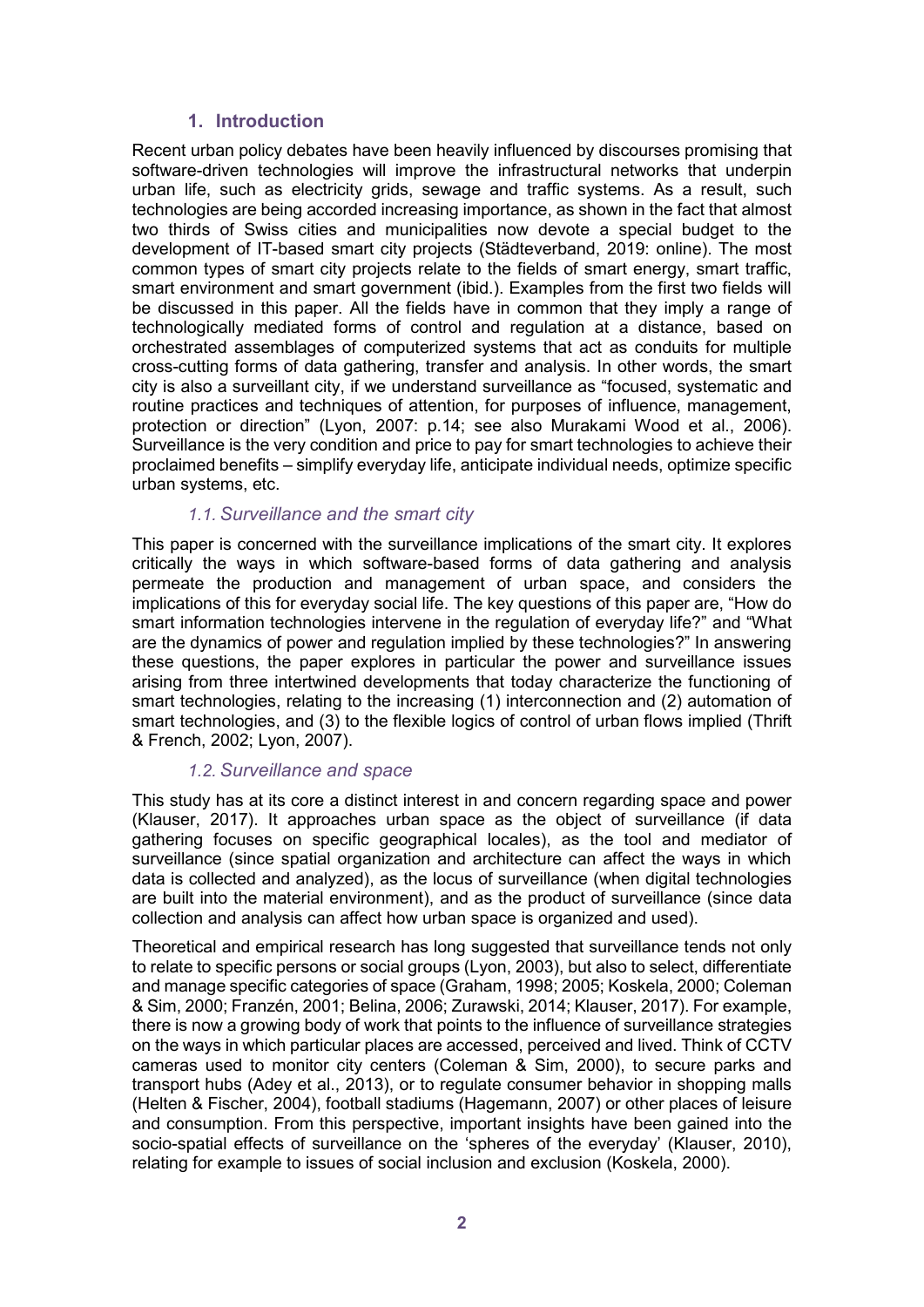Another space-sensitive literature on surveillance explores the logics and implications of surveillance relating to the control and orchestration of different types of flows (Murakami Wood & Graham, 2006; Lyon, 2006; Dodge & Kitchin, 2007; Firmino, Duarte & Ultramari, 2011). On the one hand, relevant research is concerned with how digital technologies today permeate the key infrastructural networks underpinning everyday urban life (Debrix, 2001; Wekerle & Jackson, 2005). Examples range from computerized motorways and energy grids, to the digitization of water pipelines and public transport systems. On the other hand, attention has been paid to the surveillant capacities of increasingly mobile, ubiquitous and smart information and communication technologies, with a particular interest in how such devices affect people and objects on the move. This applies for example to smart phones and other self-tracking devices, which work through the continuous geo-localization of mobile people and objects (Dodge & Kitchin, 2007). The place‐, user‐ and practice‐specific information and services offered by such devices guide and regulate flows and presences of people and objects as they navigate through urban space (Widmer & Klauser, 2013).

Taken together, these lines of enquiry provide much needed accounts of how surveillance works to align the circulation of mobile bodies, data, objects and services with localization, identification, verification and authentication controls, and of how the practices and techniques of surveillance engage with the key infrastructural networks that aim to filter and manage movements within and between cities (Klauser & Albrechtslund, 2014). More specifically, they point at three main aspects that today characterize the functioning of surveillance. These will be placed centrally in the analysis that follows, thus providing the overall structure of the paper.

First, scholarly accounts portray contemporary surveillance as resulting from the increased possibility to interconnect and fuse a wide variety of data relating to various devices, sites and thus aspects of everyday life. Think of the possibility to interconnect and combine data from personal mobile phones, smart CCTV cameras and road-based sensors to monitor and manage intra and inter-urban traffic fluidity (Netwerk City and Landscape, 2012; Swisstraffic, 2018). Second, they emphasize that surveillance in the world of big data is not merely information generation and transfer, but also involves the processing of information through software in order to generate automatic responses (Thrift and French, 2002; Kitchin and Dodge, 2011). As Murakami Wood puts it, "we now live in a surveillance society under digital rule" (Murakami Wood, 2008: p.95). Third, they point at the high degree of flexibility of contemporary urban surveillance, which can be adapted meticulously and continuously to specific needs, profiles or contextual conditions. For example, specific forms of service provision can be tailored to specific consumer profiles and needs, adapted to changing societal, political and economic agendas and adjusted to technological conditions, network utilization, etc.

Following from these three lessons, the paper aims to study the power issues arising from the increasing interconnectivity, automation and flexibility of surveillance in the smart city. It does so by focusing on Swiss examples relating to the fields of smart traffic and smart energy management. These two fields are chosen to give focus to the discussion that follows, offering two entry points through which to explore the increasingly interconnected, automated and flexible techniques of control and regulation that shape present-day urban life. They allow a study of surveillance in the smart city beyond the usual focus on issues of public safety, thus inviting a more sustained reflection on surveillance in relation to sustainability, efficiency and comfort. They also offer an opportunity to explore how surveillance incorporates parameters relating to both human and non-human phenomena, from the monitoring of motorways to micro-climate modeling and private energy consumption.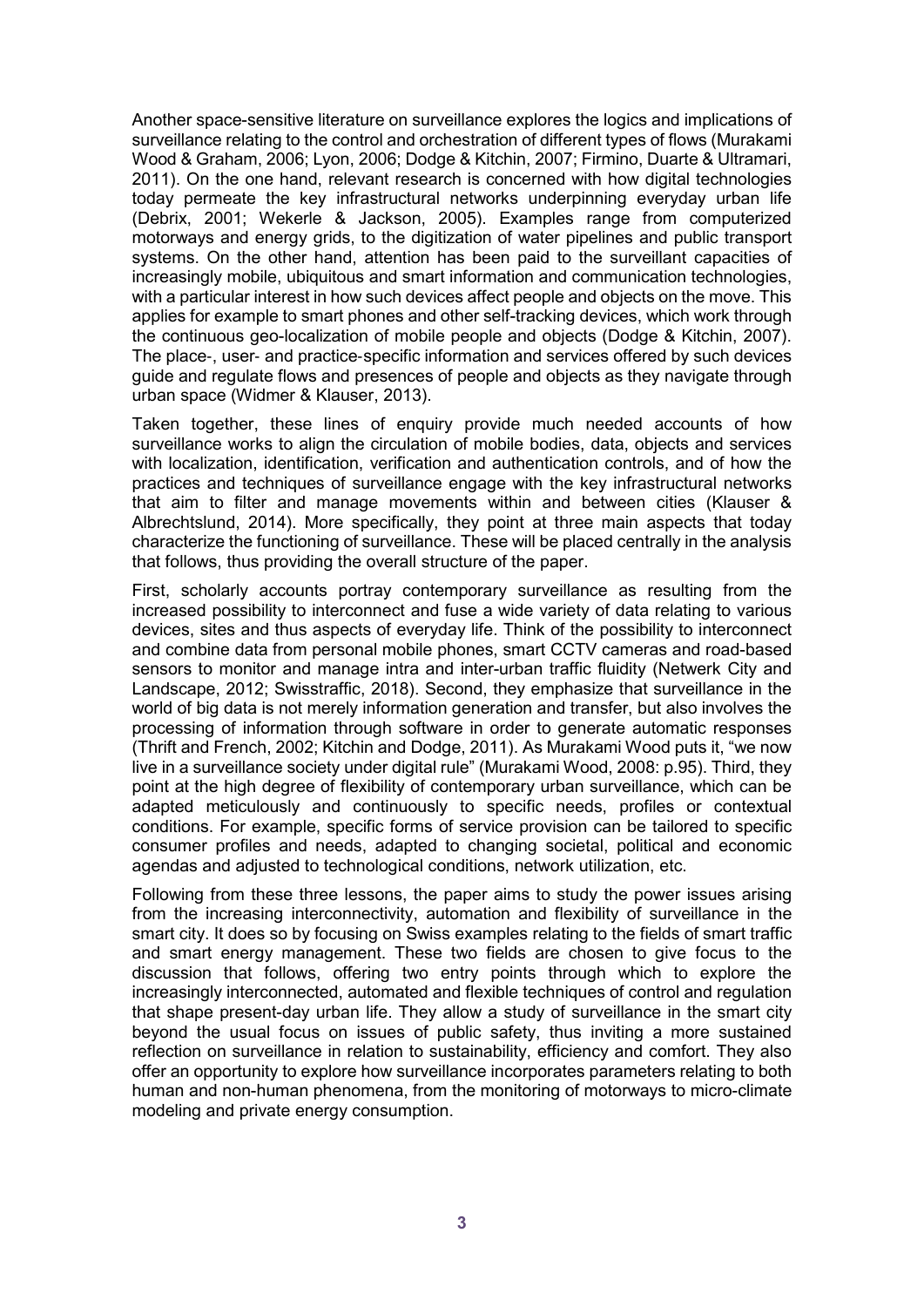# **2. The interconnection of surveillance**

As IBM's Smarter Cities program states, "a Smarter City knows how to collect information from a wide variety of sources, integrate information across departments and agencies, and then use that information to anticipate problems, coordinate services and drive sustainable economic growth" (IBM, 2011: p.3). Here, the smarter city is portrayed as accommodating a range of intersecting efforts of digitization, which aim at the creation of the city of the future as an interconnected 'system of systems' (ibid.). Put differently, the 'smartness' of cities is, fundamentally, related to interconnectivity (Giffinger et al., 2007: p.10). The power and surveillance issues arising from this can be best explored through the discussion of specific examples, which will be my task below.

## *2.1. Interconnectivity in smart energy and traffic management*

The objective of smart grids is to integrate additional, decentralized energy feed-in points into the electricity system (such as private solar panels, for example), favoring the use of renewable energy whilst also guaranteeing grid stability in times of unfavorable weather conditions. In Switzerland, one of the most sophisticated smart grid projects to date is FlexLast (Bundesamt für Energie, 2012), which uses refrigerated warehouses owned by the Swiss retail company Migros as a buffer to help balance fluctuations in the availability of renewable energy on the grid. The project's objective is to model and predict the warehouses' power requirements at any given time, based on warehouse characteristics, expected activity, etc., thus determining the degree of flexibility to reduce energy consumption or to activate reverse electricity flows during periods of either high demand or low availability of renewable energy (Klauser, Paasche & Söderström, 2014). Another such project is iSMART – in the Swiss municipality of Ittigen, close to the city of Bern – which involves the digitization, monitoring and visualization of individual electricity consumption on the household level. The project monitors and quantifies the power generated by residents' solar panels, and studies customer perception and the use of smart metering techniques (Kaegi, Berner & Peter, 2011).

Both projects rely on a complex architecture of interconnected data accumulation and analysis. iSMART, for example, involves two-way communication between smart meters and home appliances, and between households and the energy provider's central communication system. The data are then processed and transferred to web-based mobile devices that enable customers to monitor their electricity consumption remotely. FlexLast combines warehouse sensor data with data supplied by the retail company's logistics and scheduling systems, real-time energy data from the local electricity provider and grid operator, and even weather forecasts (Glick, 2012; IBM, 2012).

Smart traffic management conveys a similar logic of interconnectivity. Consider the example of Pully, a municipality of 17,000 inhabitants near the city of Lausanne. Since 2015, in collaboration with Swisscom (a major telecommunications provider in Switzerland) and the Swiss Federal Institute of Technology in Lausanne (EPFL), Pully has set up the pilot project 'Mobility Observatory' (Pully, undated), which monitors and analyzes the movements of motorists, cyclists, pedestrians and public transportation users across the village center, based on anonymized and aggregated network traces generated by Swisscom's mobile network. Aiming at 'data-driven urban infrastructure decision making' (Rollier, 2016: online), the project captures all of the 'interactions created when a smartphone "talks" to a mobile communications antenna, such as phone calls, SMS, app synchronizations, etc. and transforms them into traffic indicators' (Rollier, 2016: online). In future years, the project is also expected to integrate in-situ measurements by street-inbuilt sensors, for presence detection, traffic counting and, subsequently, traffic analysis and automated management (e.g. for the purposes of lighting control, detour routes, temporary closures, etc.).

On a Swiss National scale, Swisscom and the Swiss Federal Roads Office have run a pilot project that uses mobile phone data to evaluate traffic fluidity on motorways, to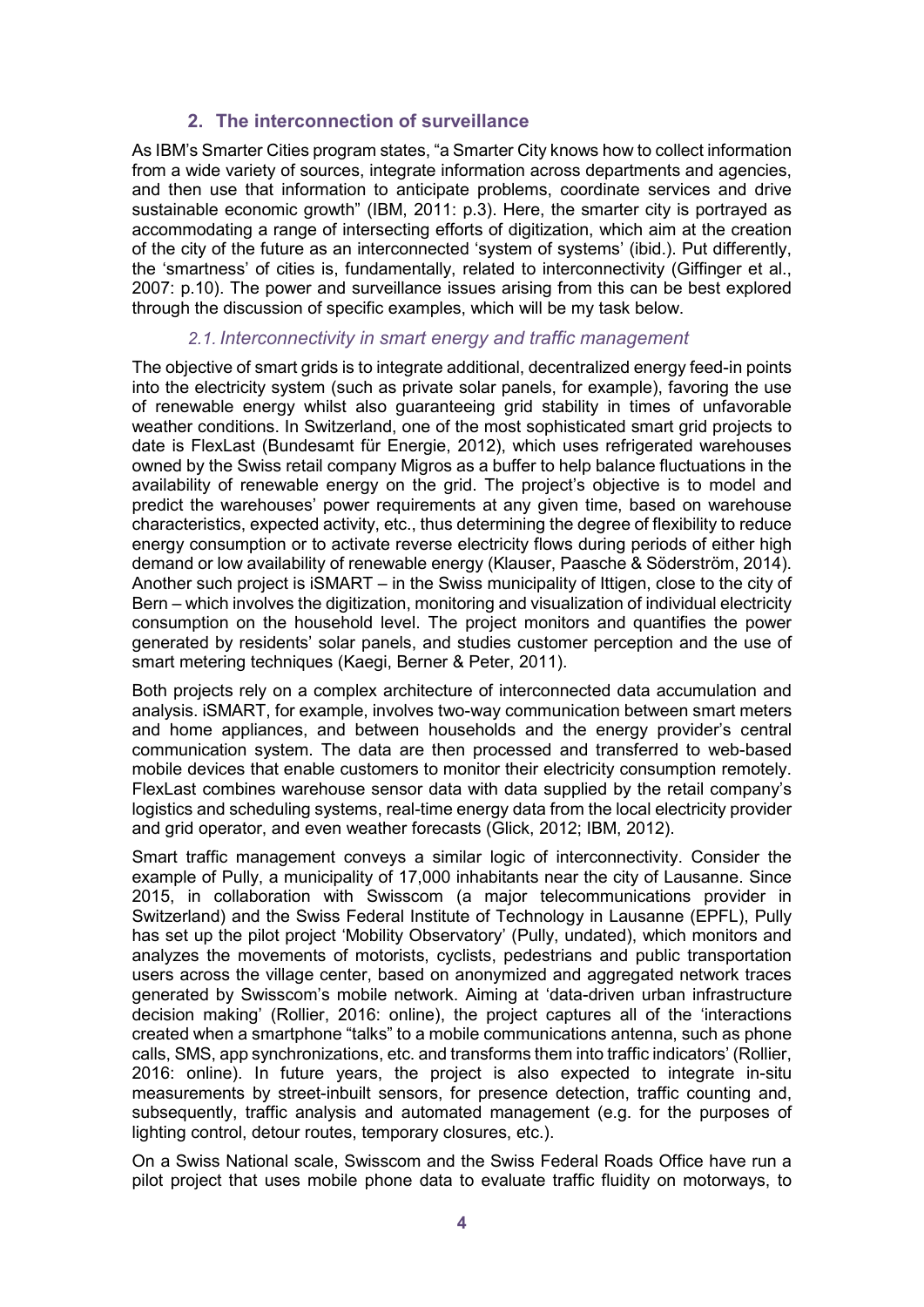automatically adapt speed limits in response to traffic levels, to provide information to drivers via electronic road signs, and to provide dynamic route planning via navigation systems (SDA, 2013). The project further extends a range of preexisting efforts to make motorways more 'intelligent' through smart technologies such as stationary softwareequipped CCTV cameras for traffic counting and analysis; meteorological gauges for wind, opacity, CO2 rate and temperature measures; and instruments for the automated detection of, for example, ice on the road or fires in tunnels (Klauser, November & Ruegg, 2006; Dodge & Kitchin, 2007). These digital technologies transform the motorway into an 'augmented space', a "physical space overlaid with dynamically changing information, multimedia in form and localized for each user" (Manovich, 2006: p.219; Duarte & Firmino, 2009).

# *2.2. Surveillance implications*

All the projects mentioned above respond to the same basic problematic: How can the individual and infrastructural levels of traffic and/or of energy production and consumption be better aligned with each other? In all cases, the response to this question involves interconnected digital technologies – and thus increased ways to accumulate and interconnect a variety of data – operating seamlessly and automatically in the background of everyday life (Hollands, 2008). At least four main aspects stand out if we look at the resulting dynamics of surveillance.

Continuous expansion of surveillance: In order to be effective, the described smart-city projects involve a level of regulation that is aiming to decipher and interlink ever more extensively and intensively approached components of reality. For example, only if personal energy consumption or specific traffic pattern are known in detail and related to as many other contextual phenomena as possible, such as weather or air pollution for example, can they be better aligned with the patterns that characterise the offer of electricity or public transport. In surveillance terms, this implies a continuous expansion in data collection and analysis across an increasing range of spheres of life, often without explicit popular consent. Smart meters, for example, generate data that provide insight into individual habits and movement patterns (for example, the time at which a person takes a shower, leaves the house or watches TV). These data can serve secondary purposes, ranging from personalized advertisement to political oppression.

Distantiation of surveillance: Whether we are talking about smart grids, sensors inbuilt in road infrastructures or handheld self-tracking devices, the key point is that information is being recorded somewhere and subsequently transferred, accumulated and analyzed elsewhere. What we see emerging is a form of geographically, socially and institutionally distributed agency with regard not only to who generates data, but also who can access the data fused and interconnected within the complex 'surveillant assemblages' (Haggerty & Ericson, 2000) of everyday life. Consequently, from the perspective of the population, it becomes ever-more difficult to know who has access to what data, which raises major concerns in terms of accountability and the transparency of the actor networks that make these systems work. Where and how are decisions made about the masses of data accumulated, interconnected and analysed? What interests do these data politics serve? Today, it is all the more important to consider these questions critically, given the increased public-private interdependences and forms of co-operation that lie behind smart-city projects. For example, FlexLast involves a cooperation between IBM, BKW (the electricity provider in the canton of Bern), Migros and the Swiss Federal Office of Energy (which provided the project funding). Other smart-city projects involve public-private cooperation and interdependences of similar complexity. Given these complex actor networks lying behind contemporary smart city projects, it is ever more difficult to know and legally regulate which party has access to what kind of information and which party has what kind of authority to act on and with the accumulated data.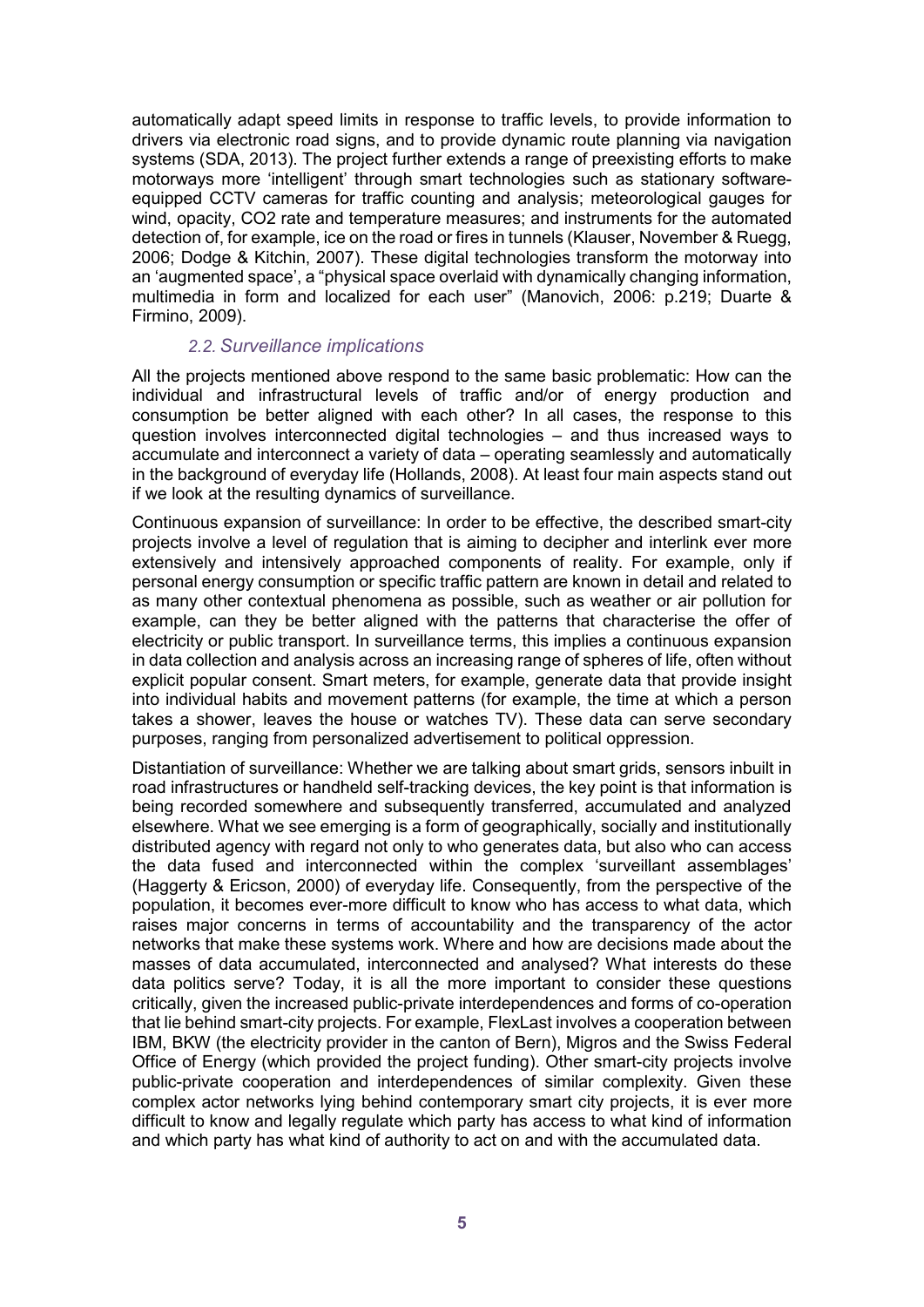Multi-scalarness surveillance: Surveillance in the smart city works on all spatial scales. It is intrinsically woven into the micro-spaces of the everyday (as in the case of smart meters, for example), embedded in both inner- and intra-urban infrastructures (from electronic parking guidance systems to smart electricity grids), and suffuses national and global communication networks (mobile phone networks, GPS systems, etc.). Just as surveillance influences these spaces in many ways, space, on differing scales, also affects the functioning and impacts of surveillance. Traffic and electricity grids, for example, allow specific sensor-based forms of surveillance; roadside obstacles may obstruct the view of CCTV cameras for traffic counting, or traffic corridors may channel movements and allow checks along predefined passage points. The smart city, as a burgeoning socio-technical universe in constant transformation, is both the product and producer of specific ways of accumulating and analysing data on all kinds of social and spatial scales, which often reach beyond national jurisdictions and democratically legitimised forms of control.

# **3. The automation of surveillance**

The key point about smart-city projects is not only the interconnection of dataaccumulation, but data procession through software. At their very core, efforts to make cities 'smarter' imply a world of regulation at a distance that relies, fundamentally, on the coding of everyday life into software, with a view to generating an automatic response (Haggerty & Ericson, 2000; Lyon, 2007; Graham, 1998). As Morais puts it, "intelligent media artefacts are now embedded into the very fabric of our existence; they have become the structure of society itself. Ubiquitous computing creates informational environments in which material structures of communication become alive with agency" (2014: p.1). The fields of smart energy and smart traffic management bear striking testimony to this.

# *3.1. Automation of smart energy and traffic management*

The aforementioned projects FlexLast and iSMART not only aim to digitize and interconnect their various components of the Swiss energy and traffic systems, but also convey an ambition to elaborate novel software solutions that enable the automated management of these systems. While automation is modest in the case of iSMART, being limited to the automatic heating of residential hot water tanks, it is far-reaching in the case of FlexLast. The challenge here is to model the warehouses' power requirements at any given time, based on their characteristics and expected logistic activity, thus determining the potential to reduce energy consumption or to activate reverse electricity flows during periods of either high demand or low availability of renewable energy. In other words, drawing upon various data sources relating to the grid and to the warehouses, FlexLast elaborates computer algorithms that serve as analytical and predictive tools to calculate and model both the potential for and necessity of peak leveling.

Smart traffic management, in turn, aims to provide automated navigation advice for car drivers, to automatically adjust speed limits and traffic lighting, and to increase access to specific places or detour routes. Again, the objective is not only interconnected data generation and transfer, but also software-based data analysis and automated infrastructure management.

# *3.2. Surveillance implications*

While the software-based processing of data may enable greater efficiency, convenience or security, it also implies invisible processes of classification and prioritization, which affect the life chances of individuals and social groups in ways that are often opaque to the public and that easily evade conventional democratic scrutiny. For example, in developing novel solutions for bidirectional energy flows on the electricity grid that favor more decentralized energy sources, both iSmart and Flexlast differentiate and positively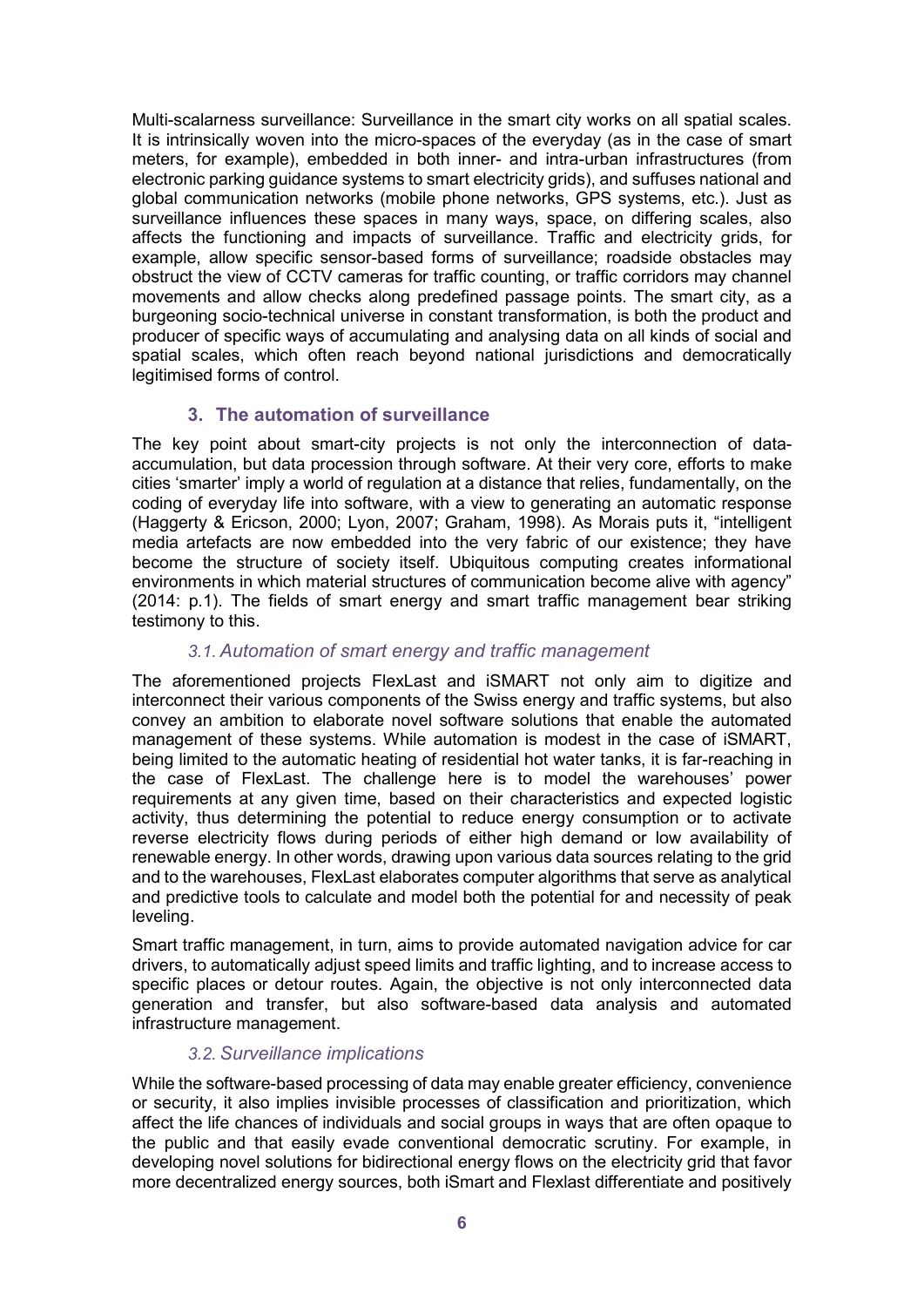or negatively discriminate varying sources and flows of energy, some of which are facilitated and endorsed while others are considered less attractive and are gradually reduced. The critical question herein is who has the authority to define which energy sources are to be privileged and which ones are not.

Similar logics of positive or negative discrimination can also be observed in smart traffic management. Consider the following quote, from the company that provided the groundbased sensors for Zurich's parking management system:

The TAPS [traffic and parking management system] sensors immediately send a notification when a vehicle has parked or stopped in a prohibited area. Some parking spaces can only be occupied by certain vehicles or groups (police, fire department, ambulance, etc.). We can use permits for these purposes. […] With our platform, we are able to define exact parking regulations and monitor timelimited zones in city centres. […] We can use our TAPS sensors for the parking lots of residents of residential areas or condominiums. In combination with permit management, this is the most efficient protection against unauthorized parking. [...] The shared use of such parking spaces for visitors or neighbours can be varied as required (Lts, online).

As demonstrated in the quotation, smart parking management can be used for all kinds of reasons, in manifold ways. This exemplifies that software-mediated techniques of surveillance are never neutral. They imply predefined codes that are used to assess people's profiles, levels of risk, eligibility and levels of access to a whole range of spaces and services, thus installing a new kind of 'automatically reproduced background' to everyday life (Thrift & French, 2002: p.309). As Graham puts it, "code-based technologized environments continuously and invisibly classify, standardize, and demarcate rights, privileges, inclusions, exclusions, and mobilities and normative social judgements across vast, distanciated domains" (Graham, 2005: p.563). Computer algorithms constitute not only a tool of analysis but also a 'grammar of action' (Galloway, 2004; Kitchin & Dodge, 2011). As a model and technique of analysis, they simplify reality into a legible order (Budd & Adey, 2009: p.1369); as a means of automatic response, they perform everyday life through this order. Thus software-based surveillance is both produced by and in turn produces specific classifications and orderings of reality.

The critical power issues to address relate to the codes themselves. Questions to ask in this regard include the following: How are socio-spatial practices and relationships translated into code? How are these codes applied and what are the socio-spatial implications of this? What particular intentions and strategies do the codes aim to fulfil? How do these codes mediate the organization and production of particular places? And, therefore, how do these codes contribute to the orchestration of everyday urban life?

In addressing such questions, research into the digitization of present-day life has highlighted the growing reliance on private companies and technical expertise in defining, optimizing and managing the 'control by code' (Laon, 2007: p.100) of urban systems and services. Managing urban systems, indeed, means to make use of the mediating means and mechanisms involved in associating the masses of data generated and processed and in coding urban life into software. Thus authority derives from the expertise necessary for the design and use of computer algorithms needed to control, sort and associate the masses of data generated. This gives more weight to certain forms of techno-scientific expertise, which are commonly held by private high-tech companies, and puts traditional modes of governance at stake by challenging decision-making processes that were traditionally placed under the responsibility of the nation-state.

Remember that in both FlexLast and iSmart, IBM plays a central role. The projects are to be considered as two pieces in IBM's global smarter cities campaign, launched in 2008. As shown by Townsend (2013: p.64), studies done by senior IBM cadres in the early 2000s had identified cities as a huge untapped market. In order to obtain the largest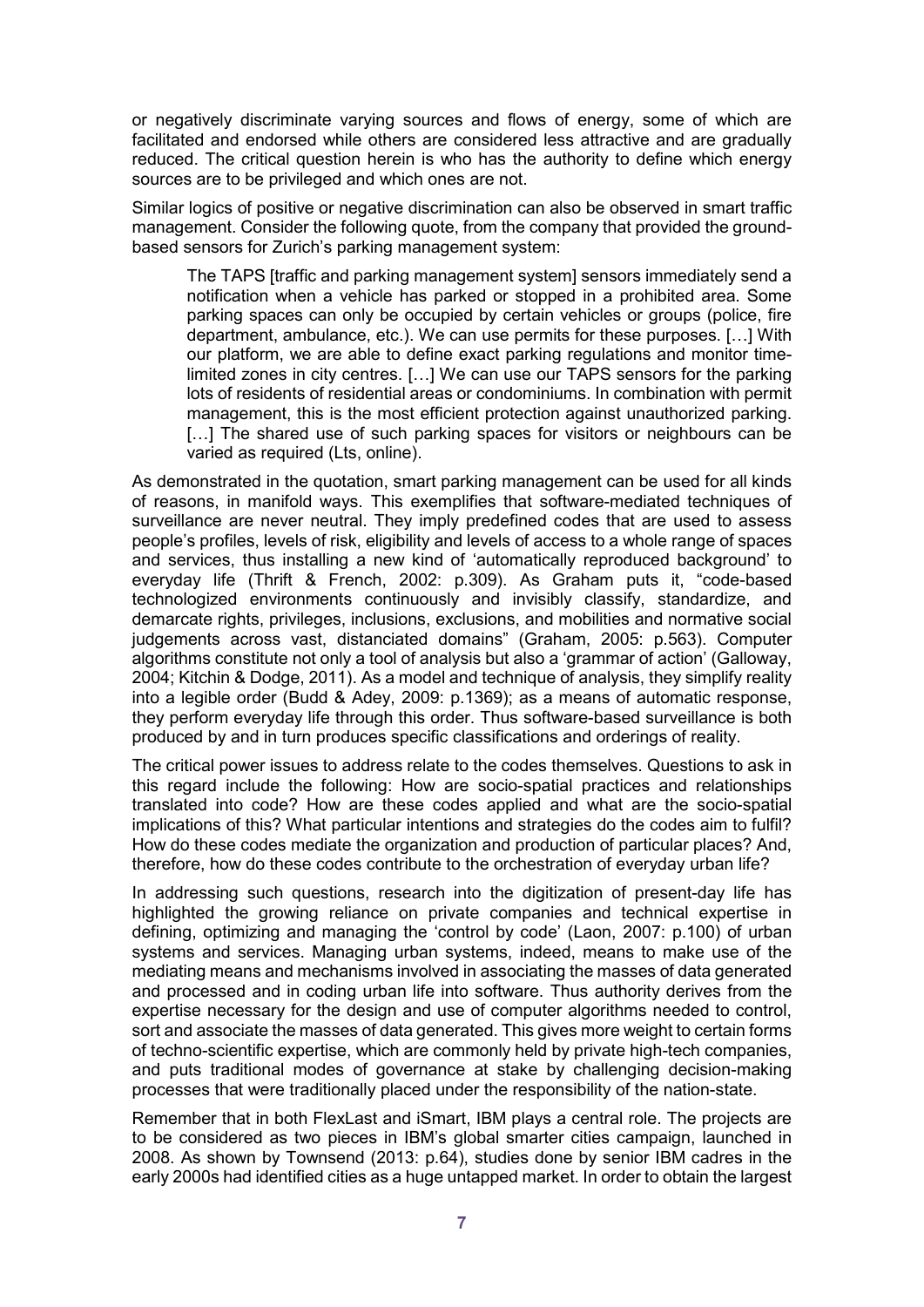possible share in this market, IBM developed a strategy involving two elements: firstly, a "full-scale contracting for city governments" (McNeill, 2013, p.7) with flagship contracts such as those with Singapore and Rio; and secondly, its 'Smarter Cities Challenge' where experts provide municipalities over the world with pro bono consultancy in the hope that this initial investment will yield returns. This allowed the company to claim that its expertise is based on an involvement with 2,000 cities worldwide (Wiig, 2015: p.262). On the whole, as Hollands notes, "this strategy has clearly paid off" (2013: p.9). It makes IBM the market leader in the business of smart urban technologies (ReportBuyer, 2015). The key point here is that IBM, legitimized by its technical expertise and boosted by its marketing and selling campaign, is today aiming at becoming an 'obligatory passage point' (Latour, 1987) in the organizational settings and coalitions of authority underpinning and shaping the smart-city field (Söderström, Paasche & Klauser, 2014). There are two interrelated implications of this to highlight.

Firstly, the central position of commercial players such as IBM in contemporary surveillance developments raises the critical question of how commercial goals, particularly when they intersect with public interests, situate themselves in relation to wider considerations in terms of accountability and efficiency, techno-dependency and data sovereignty, but also with regard to the power structures inbuilt in novel, inherently surveillant, IT solutions that subsequently affect the life chances of individuals or social groups (for example, through predefined modes of classification and prioritization in algorithms). Relevant questions are: How do the increasing weight and scale of private authority change the way in which the codes are being elaborated that subsequently orchestrate social life? And more generally, in what ways are private business companies promoting and indeed pushing forward contemporary surveillance dynamics?

Secondly, IBM's and other high-tech companies' central position in contemporary smart city projects has to be viewed along with its broader effects in framing social and urban issues as technical problems (Vodoz, 2013). As Bell argues, the technocratic vision of smart cities advocated by actors such as IBM, Siemens, Cisco, etc., "frames all urban questions as essentially engineering problems to be analyzed and solved using empirical, preferably quantitative, methods" which give "pre-eminence to urban phenomena that can be measured and are deemed important enough to measure" (Bell, 2011: p.73). Contemporary smart-city agendas, in their reliance on commercially driven stakeholders, may thus well impact on our very understanding of, and engagement with, the city of the future.

Questionning these implications and issues critically is all the more important if we consider that a number of milieux and places, such as airports, motorways, supermarkets, etc., are now completely dependent on software-mediated forms and formats of regulation, a phenomenon that Kitchen and Dodge have termed 'code/space' (Kitchin & Dodge, 2011). "Code/space occurs when software and the spatiality of everyday life become mutually constituted, that is, produced through one another. […] For example, a check-in area at an airport can be described as a code/space. The spatiality of the check-in area is dependent on software. If the software crashes, the area reverts from a space in which to check in to a fairly chaotic waiting room" (Kithin & Dodge, 2011: p.16–17). Thus surveillance, together with its reliance on private actors and technical expertise is today inbuilt in the very spaces of the smart city themselves.

# **4. The flexibility of surveillance relating to urban flows**

As mentioned in the paper's introduction, a growing body of work is now exploring the ways in which surveillance relates to mobile populations, objects or wealth, thus opening up new ways of thinking about governing of and via differing types of flows (Dillon and Lobo-Guerrero, 2008). These studies have produced powerful accounts of the intertwined impulses to facilitate, accelerate and promote flows of people and objects on the one hand, and to reinforce enclosure and restrict accessibility on the other, which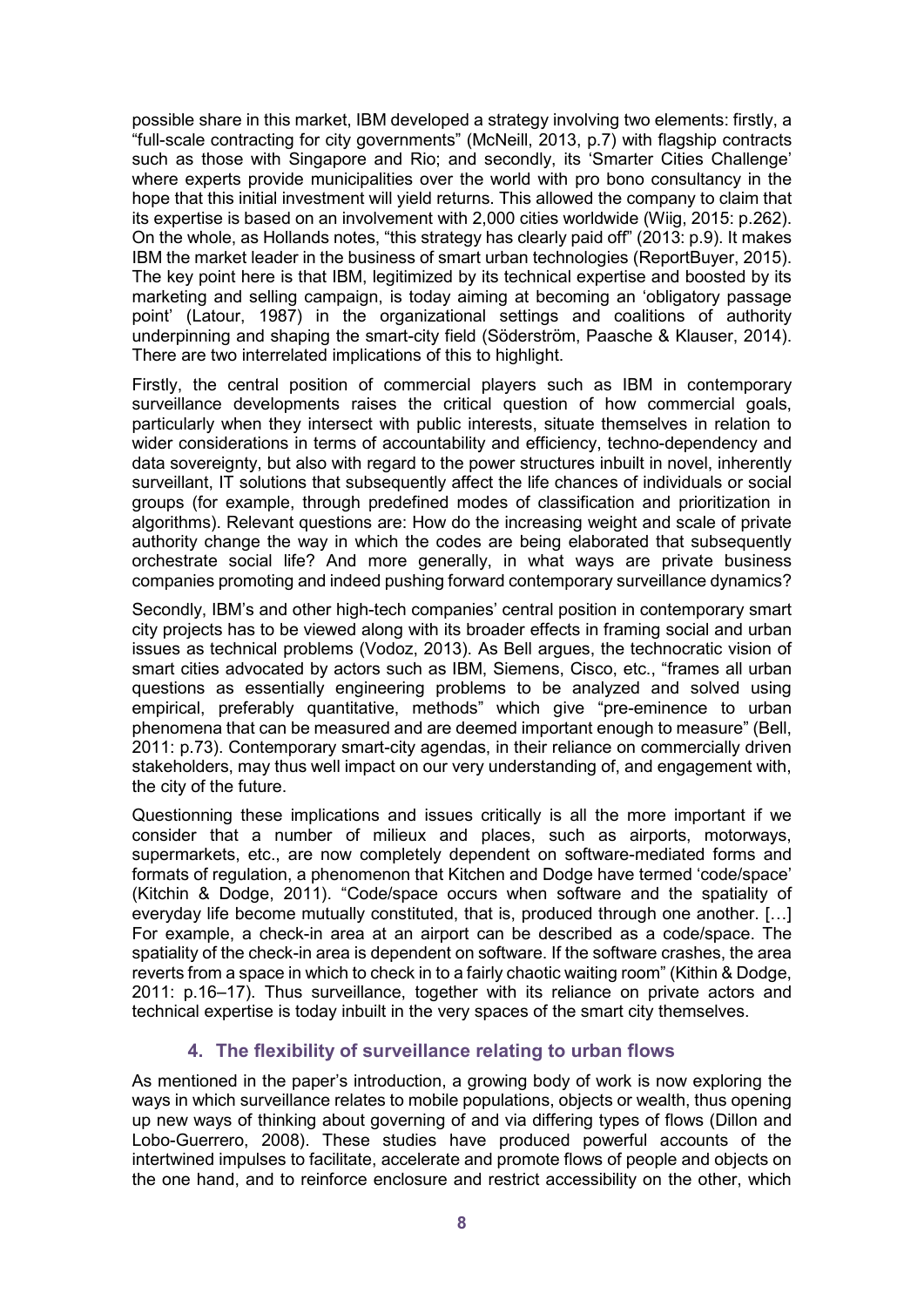characterize the regulatory dynamics inherent in contemporary processes of globalization (Bauman, 1998: p.88; Aas, 2005: p.200). Furthermore, there are accounts that study surveillance as it relates not just to border and access control, but also to the continuous localization and management of objects and people on the move on all kinds of spatial scales (Leistert, 2013; Klauser and Albrechtslund, 2014).

# *4.1. Flexibility of smart energy and traffic management*

The smart energy and traffic projects discussed must be understood from this perspective. They have in common that they accommodate a range of intersecting efforts which aim to manage urban and inter-urban systems as an ensemble of digitized connections and flows. One way in which this works is through sensor-based infrastructure management, allowing the channeling, monitoring and restriction but also facilitation and speeding-up of various types of flows. The examples discussed relate to computerized motorways and energy grids, but many other examples could also have been provided, in the fields of water management, sewage systems, and so on.

Another way in which smart technologies work is through mobile devices (smart phones for the monitoring and visualization of energy consumption in the case of iSMART, or navigation systems in cars in the case of traffic management), based on the continuous geo-localization of people and objects on the move (Dodge & Kitchin, 2007). The place‐, user‐ and practice‐specific information and services offered by such devices affect, guide and regulate movements of people and objects across the city (Crampton, 2007; Widmer & Klauser, 2013). What matters is not fixing and enclosing particular places, people, objects and functions (Farman, 2011; Monahan & Mokos, 2013) but, as Michel Foucault stresses in his conceptualization of the 'apparatus of security' (Foucault, 2007), "allowing circulations to take place […] in such a way that the inherent dangers of this circulation are cancelled out" (2007: p.65).

# *4.2. Surveillance implications*

This management of flows and openness implies a logic of surveillance that is fundamentally flexible in its functioning. Surveillance does not start from a predefined understanding of the permitted and the prohibited, but from the study and identification of the different 'normalities', or patterns, characterizing a given reality (Klauser, Paasche & Söderström, 2014). Consider the above examples of smart energy management in Switzerland. In the case of iSMART, targets for modified energy consumption are set, refined and continuously readapted by each project participant individually, depending on their household needs and goals. This flexible approach mirrors the now myriad techniques used by individuals for tracking, quantifying and documenting various aspects of everyday life for purposes of self-surveillance and self-optimization (Albrechtslund, 2013). Individuals are free to decide if and how they want to participate in the use of such technologies. Yet this freedom to decide is informed and governed on all kinds of levels and in all kinds of ways. In the case of iSMART, this includes financial incentives, information campaigns, advice generated by software or solicited from customer advisers, and techniques such as apps that simulate alternative energy models or measure the energy consumption of appliances. Together, these mechanisms form a mode of regulation that does not work through rigid prohibitions or prescriptions, but acts on the customers' own desire to optimize their electricity consumption.

In the case of FlexLast, the flexible logic of surveillance and regulation can be seen on at least two levels. On the warehouse level, by calculating and modeling the buildings' thermal buffer potential, the project allows for more flexible management of the warehouses' air-conditioning demands. On the grid level, the warehouses' buffer potential offers increased flexibility to compensate for the fluctuations in the availability of renewable energy. Both levels allow supply to be matched with demand within a flexible "multivalent and transformable framework" (Foucault, 2007: p.20).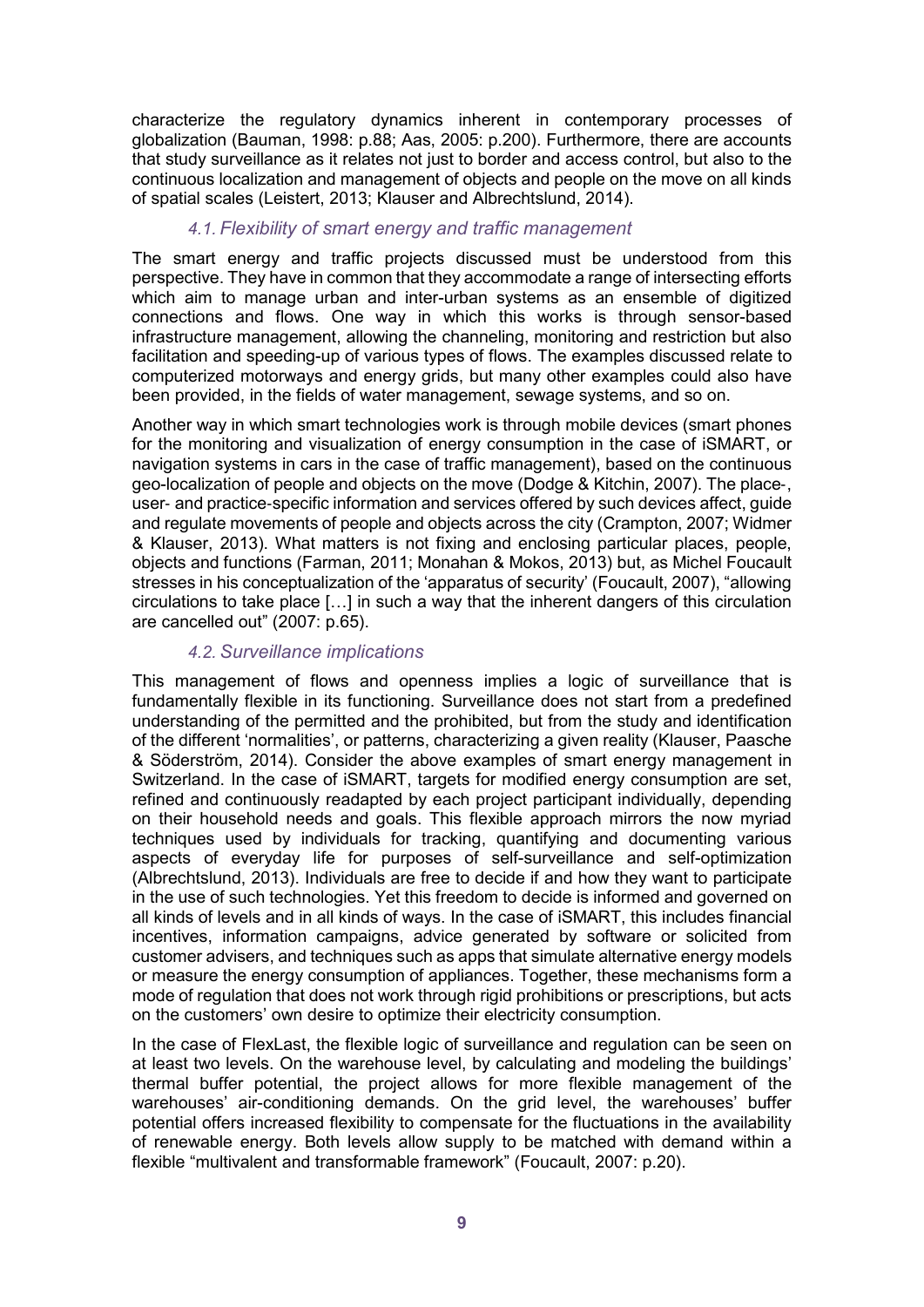Yet both iSMART and FlexLast work through techniques of calculation that not only aim to decipher and align the internal complexities of interrelating fields of reality, but also help ascertain the relevant levels on which the system is confined. The notion of the 'acceptable', acknowledged and calculated in both projects with regard to customer preferences, logistical needs, political stipulations, etc., testifies to this problematic. In this sense, both iSMART and FlexLast are shaped at their very core by the search for the right balance between fixity and flexibility.

This is similar in the case of smart traffic management. Speed limits, detour routes and levels of access to specific spaces are tailored in differentiated ways to differentiated needs (those of car users, city authorities, etc.), adapted to changing political and economic agendas and adjusted to variable contextual conditions. Again, this implies a need for continuous adaptability, which relies on data accumulation, analysis and software-driven, i.e. automatic, responses. In other words, as the software-driven technologies that underpin daily life increasingly come to be accepted and seen as normal, we are moving from a universalist model of services to a model in which individuals can approach the spaces and services of everyday life as commodities that they can adapt to their specific needs and wants.

The necessary flexibility of smarter technologies gives the smart city an inherently fluid and flexible 'software sorted geography' (Graham, 2005). In recent years, scholars have started to address this problematic through the lens of Deleuze's essay on the 'society of control' (Deleuze, 1992; Boyne, 2000; Lianos, 2003; Murakami Wood, 2010), through Foucault's concept of 'security' (Amoore, 2006; 2011; Klauser, 2013; Klauser, Paasche & Söderström, 2014), and in connection with Bauman's understanding of 'liquid modernity' (2000). As David Lyon put it in a recent conversation with Zygmunt Bauman, "it is crucial that we grasp the new ways that surveillance is seeping into the bloodstream of contemporary life and that the ways it does so correspond to the currents of liquid modernity" (Lyon & Bauman, 2013: p.152). It would be useful to make Lyon's comment the starting point for a more sustained and systematic enquiry into the nature and functioning of software-based forms and techniques of surveillance in the contemporary world of smart technologies.

# **5. Conclusions**

The fields of smart energy and smart traffic management exemplify the increased possibilities that now exist for interconnecting data sources situated on multiple geographical scales, and for processing and analyzing the data thus generated in automated and flexible ways. This not only provides a symptomatic picture of the logics of surveillance conveyed by contemporary smart city projects, but also exemplifies how data accumulation and analysis are today woven into the very fabric of the city, hence producing a complex architecture of control that underpins everyday urban life.

Generally speaking, this highlights the manifold ways in which surveillance techniques relate to, focus on and project themselves into urban space, become inscribed there and, in the process, contribute to the very production of the spaces concerned. More specifically, regarding the spatial orderings produced by surveillance in the contemporary world of big data, the key point of the emerging 'surveillant assemblages' (Haggerty & Ericson, 2000) of the smart city is to embrace and manage circulations. The smart city appears as a vast 'program of government of movement' (Côté-Boucher, 2008), which relies on and produces a complex and ever-expanding architecture of data transfer and integration, with a view to the automated management of urban systems and flows.

Related policy discourses are heavily channeled through visions of technology-induced progress, efficiency, cost reduction, urban well-being, security, environmental protection and sustainability. Yet if surveillance is the price to pay in order for smart city projects to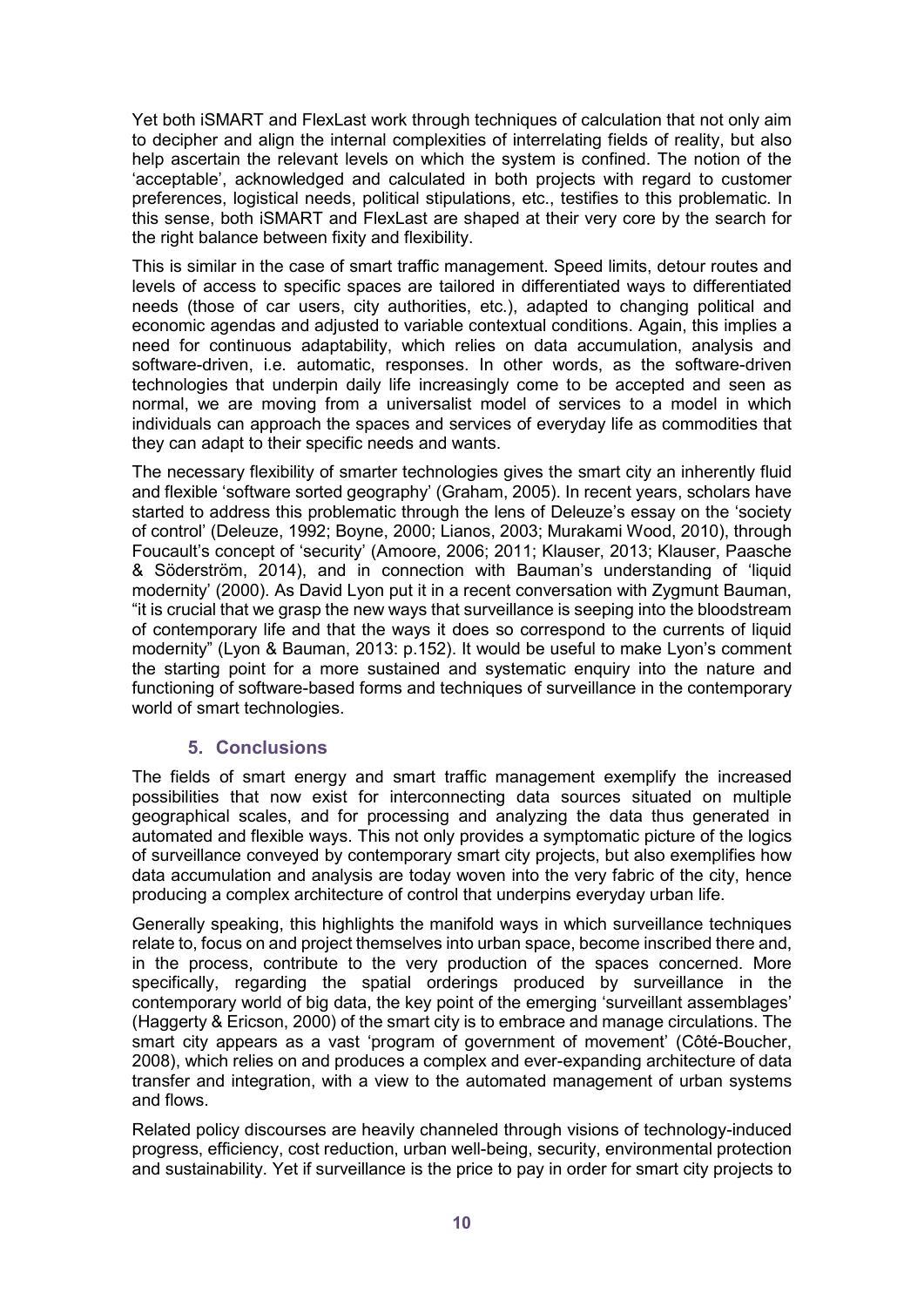achieve their proclaimed benefits, this brings to the fore a series of critical issues associated with the increased possibilities of knowing and tracking daily life. These include effects on privacy and social trust, a lack of accountability and transparency, increased techno-dependency and vulnerability, the risks associated with information sharing, the potential of social discrimination, and the role of private interests in the design and use of smart urban systems.

Future research should approach these issues empirically and from a micro perspective, centered on the actors, interests, organizational settings and coalitions of authority that underpin current efforts towards the software-mediated governing of urban life. Through the study of particular pilot projects and sites, the specific rationales built into smart city projects can be explored and questions can be asked about the way in which these rationales then affect the practices and relationalities managed through code.

In this, it will be important to critically deconstruct the 'language games' (Söderström, Paasche, and Klauser, 2014: p.307) around smart city projects and to study the performative role of 'sustainability talk' around smart city initiatives (Bell, 2011). Furthermore, it will be necessary to explore how exactly issues of sustainability are understood and addressed in particular smart city projects and how novel ideas and models of the smart city are being produced and subsequently circulated on a global scale. In turn, it will be important to gain insight into how these models affect the ways in which smart cities are understood, regulated and reproduced, and how these projects might then change the ways in which urban residents themselves relate to the spaces concerned. Often, the specific needs, difficulties, reservations and expectations of people themselves about novel smart city approaches and projects remain unclear. Yet only by taking into account the societal hopes and fears that crystallize around smart technologies can we understand when, why, and how novel solutions in the field succeed or fail, and in what ways smarter technologies might produce a better quality of life, or not.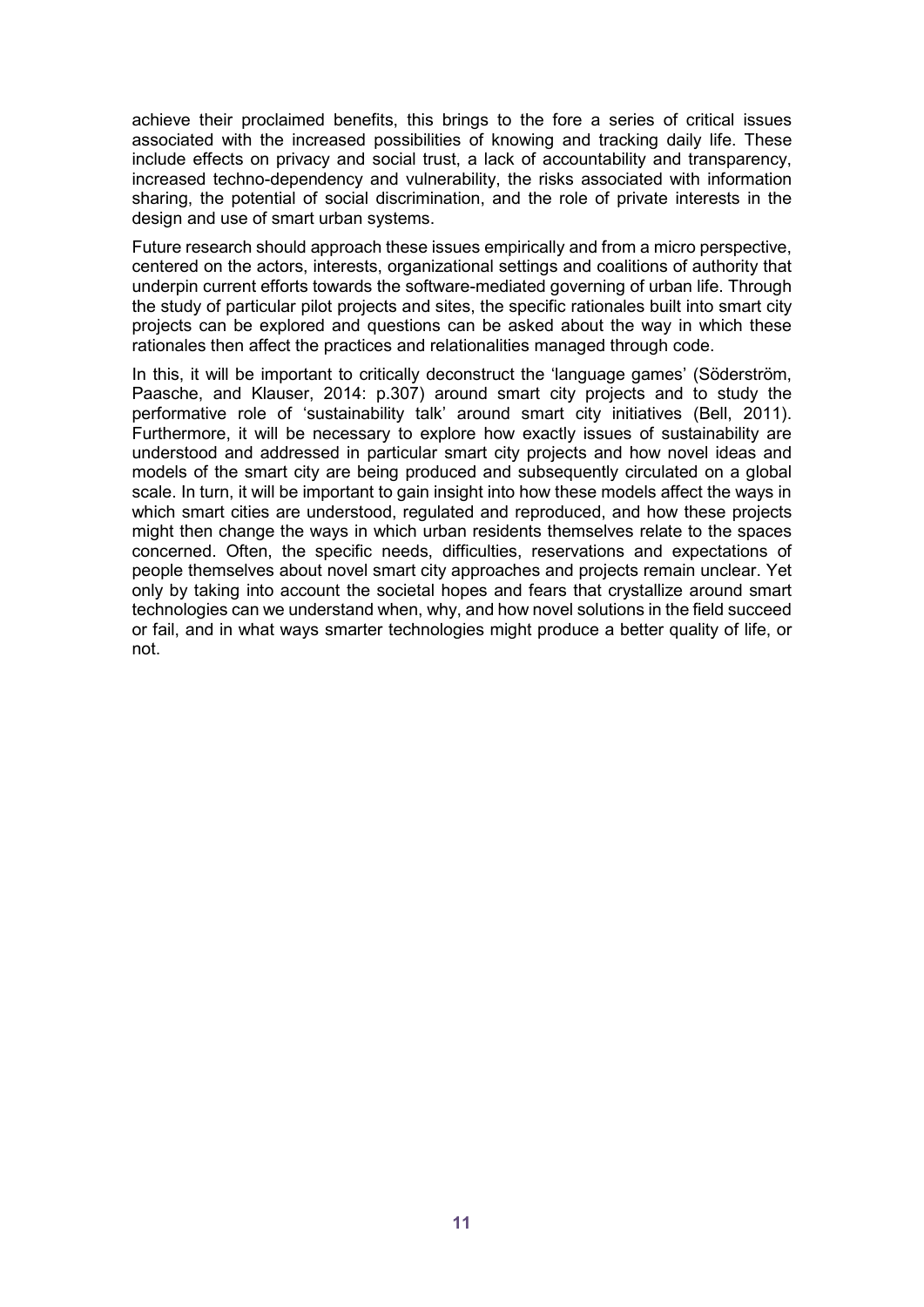## **6. References**

Aas, K.F. (2005) Getting ahead of the game: Border technologies and the changing space of governance. In Zureik, F. & Salter M. (eds), *Global Surveillance and Policing.* Willan, London, pp. 194–214.

Adey, P., Brayer, L., Masson, D., Murphy, P., Simpson, P. & Tixier, N. (2013) "Pour votre tranquillité": Ambiance, atmosphere, and surveillance. *Geoforum.* 49, 299–309.

Albrechtslund, A. (2013) New media and changing perceptions of surveillance. In Hartley, J., Burgess, J. & Bruns, A. (eds) *Blackwell Companion to New Media Dynamics.*  Wiley-Blackwell, Chichester, pp. 311–321.

Amoore, L. (2006) Biometric borders: Governing mobilities in the war on terror. Pol*itical Geography.* 25(3), 336–351.

Amoore, L. (2011) Data derivatives: On the emergence of a security risk calculus for our times. *Theory, Culture & Society.* 28(6), 24–43.

Bauman, Z. (1998) *Society under Siege*. Polity Press, Cambridge.

Bauman, Z. (2000) *Liquid Modernity.* Polity Press, Cambridge.

Belina, B. (2006) *Raum, Überwachung, Kontrolle*. Westfälisches Dampfboot, Münster.

Bell, S. (2011) System city: Urban amplification and inefficient engineering. In Gandy, M. (ed.) *Urban Constellations.* Jovis, Berlin, pp. 71–74.

Boyne, R. (2000) Post-panopticism. *Economy and Society.* 29(2), 285–307.

Budd, L. & Adey, P. (2009) The software-simulated airworld: Anticipatory code and affective aeromobilities. *Environment and Planning A*. 41(6), 1366–1385.

Bundesamt für Energie (2012) Flexlast: Erzeugung von Sekundär-Regelleistung durch ein dynamisches Lastmanagement bei Grossverbrauchern. Annual report. Available at: https://www.aramis.admin.ch/Default?DocumentID=35275&Load=true [Accessed 4th March 2021].

Coleman, R. & Sim, J. (2000) You'll never walk alone: CCTV surveillance, order and neo-liberal rule in Liverpool city centre. *British Journal of Sociology.* 51(4), 623–639.

Côté-Boucher, K. (2008) The diffuse border: Intelligence-sharing, control and confinement along Canada's smart border. *Surveillance and Society.* 5(2), 142–165.

Crampton, J. (2007) The biopolitical justification for geosurveillance. *Geographical Review.* 97(3), 389–403.

Debrix, F. (2001) Cyberterror and media-induced fears: The production of emergency culture. *Strategies.* 14(1), 149–167.

Deleuze, G. (1992) Postscript on the societies of control. *October.* 53, 3–7.

Dillon, M. & Lobo-Guerrero, L. (2008) Biopolitics of security in the 21st century: An introduction. *Review of International Studies*. 34(2), 265–292.

Dodge, M. & Kitchin, R. (2007) The automatic management of drivers and driving spaces. *Geoforum*. 38(2), 264–275.

Duarte, F. & Firmino, R.J. (2009) Infiltrated city, augmented space: Information and communication technologies, and representations of contemporary spatialities. *The Journal of Architecture.* 14(5), 545–165.

Farman, J. (2011) *Mobile Interface Theory, Embodied Space and Locative Media*. Routledge, London.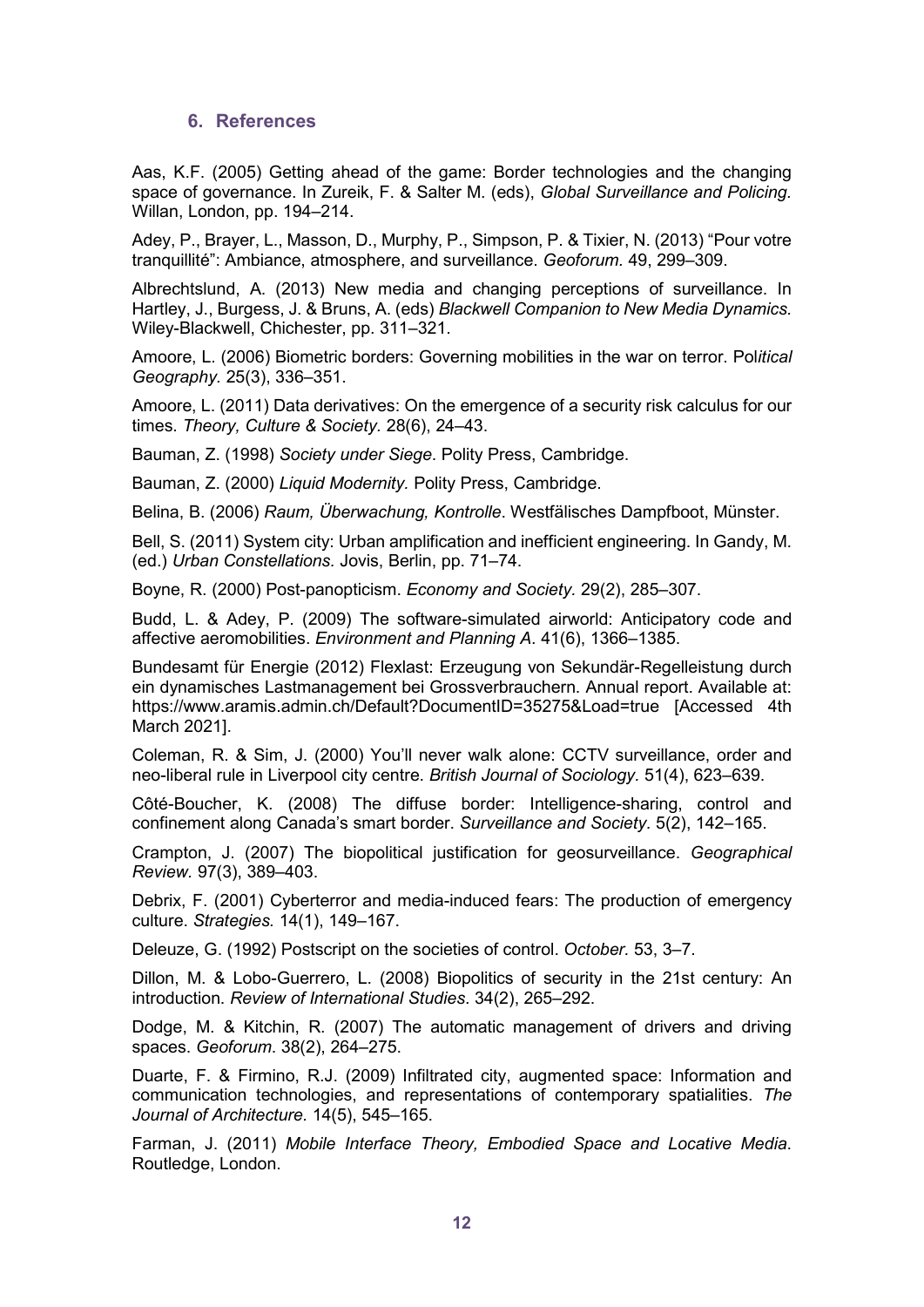Firmino, R.J., Duarte, F. & Ultramari, C. (2011) The rising of the ubiquitous city: Global networks, locative media and surveillance technologies. In Firmino, R.J., Duarte, F. & Ultramari, C. (eds.) *ICTs for Mobile and Ubiquitous Urban Infrastructures: Surveillance, Locative Media and Global Networks.* Information Science Reference, Hersey, pp. 1–13.

Foucault, M. (2007) *Security, Territory, Population*. Palgrave Macmillan, New York.

Franzén, M. (2001) Urban order and the preventive restructuring of space: The operation of border controls in micro space. *Sociological Review.* 49(2), 202–218.

Galloway, A. (2004) Imitations of everyday life: Ubiquitous computing and the city. *Cultural Studies*. 18(2/3), 384–408.

Giffinger, R., Fertner, C., Kramar, H., Kalasek, R., Pichler-Milanović, N. & Meijers, E. (2007) *Smart Cities: Ranking of European Medium-Sized Cities*. Vienna University of Technology, Vienna. Available at: http://www.smartcities.eu/download/smart\_cities\_final\_report.pdf [Accessed 4th March 2021].

Glick, B. (2012) Swiss consortium turns to business analytics to help build smart electricity grid. *Computer Weekly*. 27 September. Available at: https://www.computerweekly.com/news/2240164018/Swiss-consortium-turns-tobusiness-analytics-to-help-build-smart-electricity-grid [Accessed 4th March 2021].

Graham, S. (1998) Spaces of surveillant-simulation: New technologies, digital representations, and material geographies. *Environment and Planning D: Society and Space.* 16(4), 483–504.

Graham, S. (2005) Software-sorted geographies. *Progress in Human Geography.* 29(5), 562–580.

Hagemann, A. (2007) Filter, Ventile und Schleusen: Die Architektur der Zugangsregulierung. In Eick, V. Sambale, J. & Töpfer E. (eds.) *Kontrollierte Urbanität.* Transcript Verlag, Bielefeld, pp. 301–328.

Haggerty, K. & Ericson, R. (2000) The surveillant assemblage. *British Journal of Sociology.* 51(4), 605–621.

Helten, F. & Fischer, B. (2004) Reactive attention: Video surveillance in Berlin shopping malls. *Surveillance and Society.* 2(2/3), 323–345.

Hollands, R. G. (2008) Will the real smart city please stand up? Intelligent, progressive or entrepreneurial? *City.* 12(3), 303–320.

Hollands, R.G. (2013) Is an 'alternative' smart city possible? Critically revisiting the smart city debate. Paper presented at the Conference 'Smart Urbanism: Utopian Vision or False Dawn?', Durham University.

IBM (2011) *Smarter City Solutions.* Available at: ftp://ftp.software.ibm.com/la/documents/imc/la/cl/news/events/infrastructuresummit/sma rter\_city\_solutions.pdf [Accessed 4th March 2021].

IBM (2012) *Swiss energy utility and supermarket chain pilot smart grid using renewable energy*. Press release. Available at: http://www.zurich.ibm.com/news/12/flexlast.html [Accessed 4th March 2021]

Kaegi, E., Berner, D. & Peter, A. (2011) Flexible thermal load management for ancillary services market: experience of Swiss smart grid pilot project. *Proceedings of the 21st International Conference on Electricity Distribution*. Frankfurt. Available at: http://www.cired.net/publications/cired2011/part1/papers/CIRED2011\_0481\_final.pdf [Accessed 4th March 2021].

Kitchin, R. & Dodge, M. (2011) *Code/Space. Software and Everyday Life.* Cambridge, MIT Press.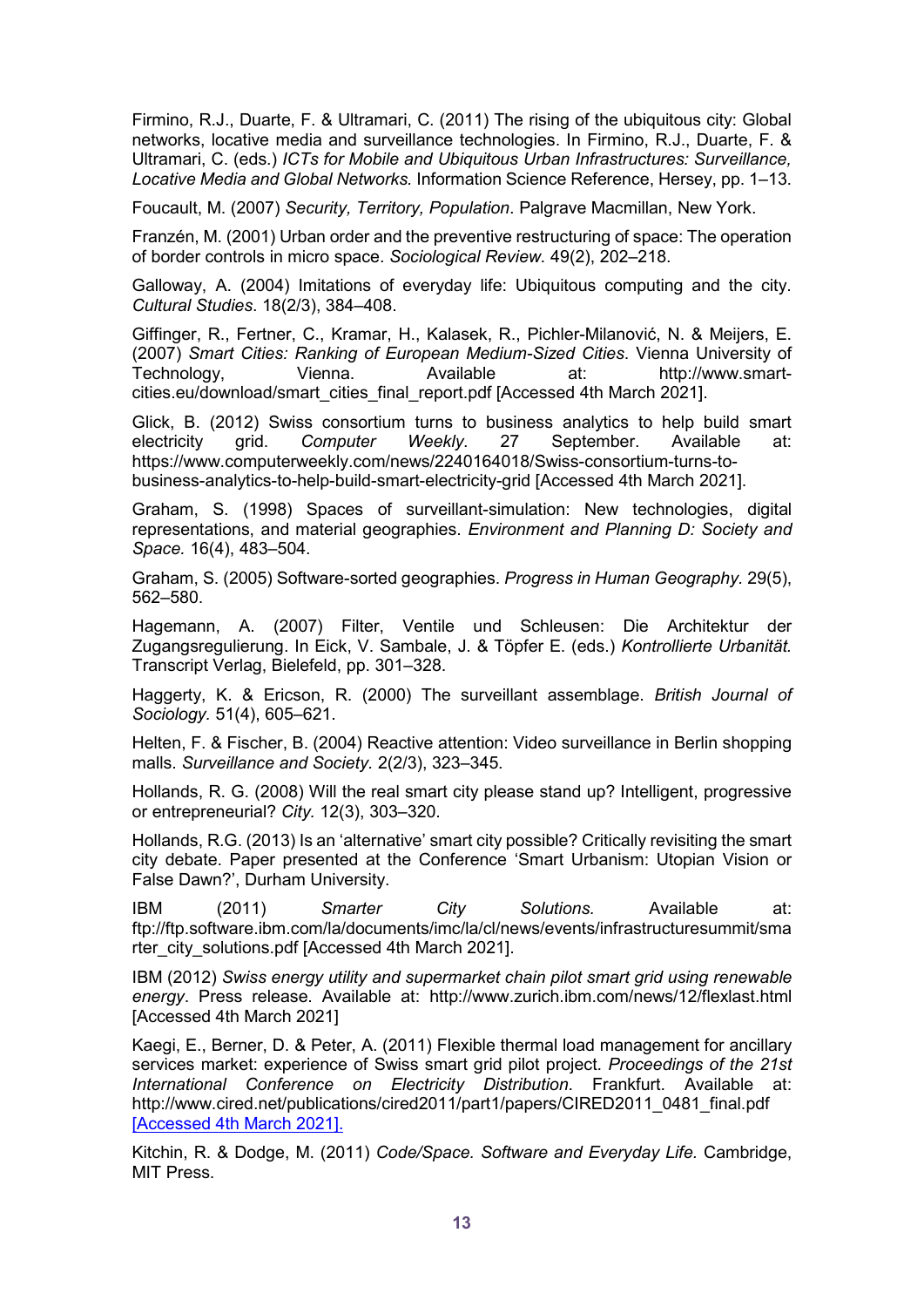Klauser, F., November, V., Ruegg, J. (2006) Surveillance et vigilance dans la sécurité routière. L'exemple de l'autoroute de contournement à Genève. In: Roux, J. (ed.) *Etre vigilant. L'opérativité discrète de la société du risque.* Publications de l'Université de Saint-Etienne, Saint-Etienne, pp. 33–45.

Klauser, F. (2010) Splintering spheres of security: Peter Sloterdijk and the contemporary fortress city. *Environment and Planning D: Society and Space.* 28(2), 326–340.

Klauser, F. (2013) Through Foucault to a political geography of mediation in the information age. *Geographica Helvetica.* 68(2), 95–104.

Klauser, F. & Albrechtslund, A. (2014) From self-tracking to smart urban infrastructures: Towards an interdisciplinary research agenda on Big Data. *Surveillance and Society.* 12(2), 273–286.

Klauser, F., Paasche, T. & Söderström, O. (2014) Michel Foucault and the smart city: Power dynamics inherent in contemporary governing through code. *Environment and Planning D: Society and Space.* 32(5), 869–885.

Klauser, F. (2017) *Surveillance and Space*. Sage, London.

Koskela, H. (2000) The gaze without eyes: Video-surveillance and the changing nature of urban space. *Progress in Human Geography.* 24(2), 243–265.

Latour, B. (1987) *Science in Action.* Harvard University Press, Cambridge, MA.

Leistert, O. (2013) *From Protest to Surveillance: The Political Rationality of Mobile Media*. Peter Lang, Pieterlen.

Lianos, M. (2003) Social control after Foucault. *Surveillance and Society.* 1(3), 412–430.

Lts (2020) *Smart Parking.* Available from: https://lts-ag.ch/taps/en/smart-parking/ [Accessed 10th March 2021].

Lyon, D. (ed.) (2003) *Surveillance as Social Sorting*. Routledge, London.

Lyon, D. (2006) Why where you are matters: Mundane mobilities, transparent technologies, and digital discrimination. In Monahan, T. (ed.) *Surveillance and Security: Technological Politics and Power in Everyday Life.* Routledge, London, pp. 209–224.

Lyon, D. (2007) *Surveillance Studies: An Overview*. Polity Press, Cambridge.

Lyon, D. & Bauman, Z. (2013) *Liquid Surveillance.* Polity Press, Cambridge.

Manovich, L. (2006) The poetics of augmented space. *Visual Communication*. 5(2), 219– 240.

McNeill, D. (2013) Flat world cities? A critical analysis of IBM's smarter cities initiative. Paper presented at the Conference 'Smart Urbanism: Utopian Vision or False Dawn?', Durham University.

Monahan, T. & Mokos, J.T. (2013) Crowdsourcing urban surveillance: The development of homeland security markets for environmental sensor networks. *Geoforum.* 49, 279– 288.

Morais, R.L. (2014) Sky high, skin deep: Dark technologies of mediation. *CTheory.* Available at: http://journals.uvic.ca/index.php/ctheory/article/view/14783/5658 [Accessed 12th March 2021).

Murakami Wood, D., Ball, K., Lyon, D., Norris, C. & Raab, C. (eds.) (2006) *A Report on the Surveillance Society. London: Information Commissioner Office.* Available at: https://ico.org.uk/media/about-the-ico/documents/1042390/surveillance-society-fullreport-2006.pdf [Accessed 4th March 2021].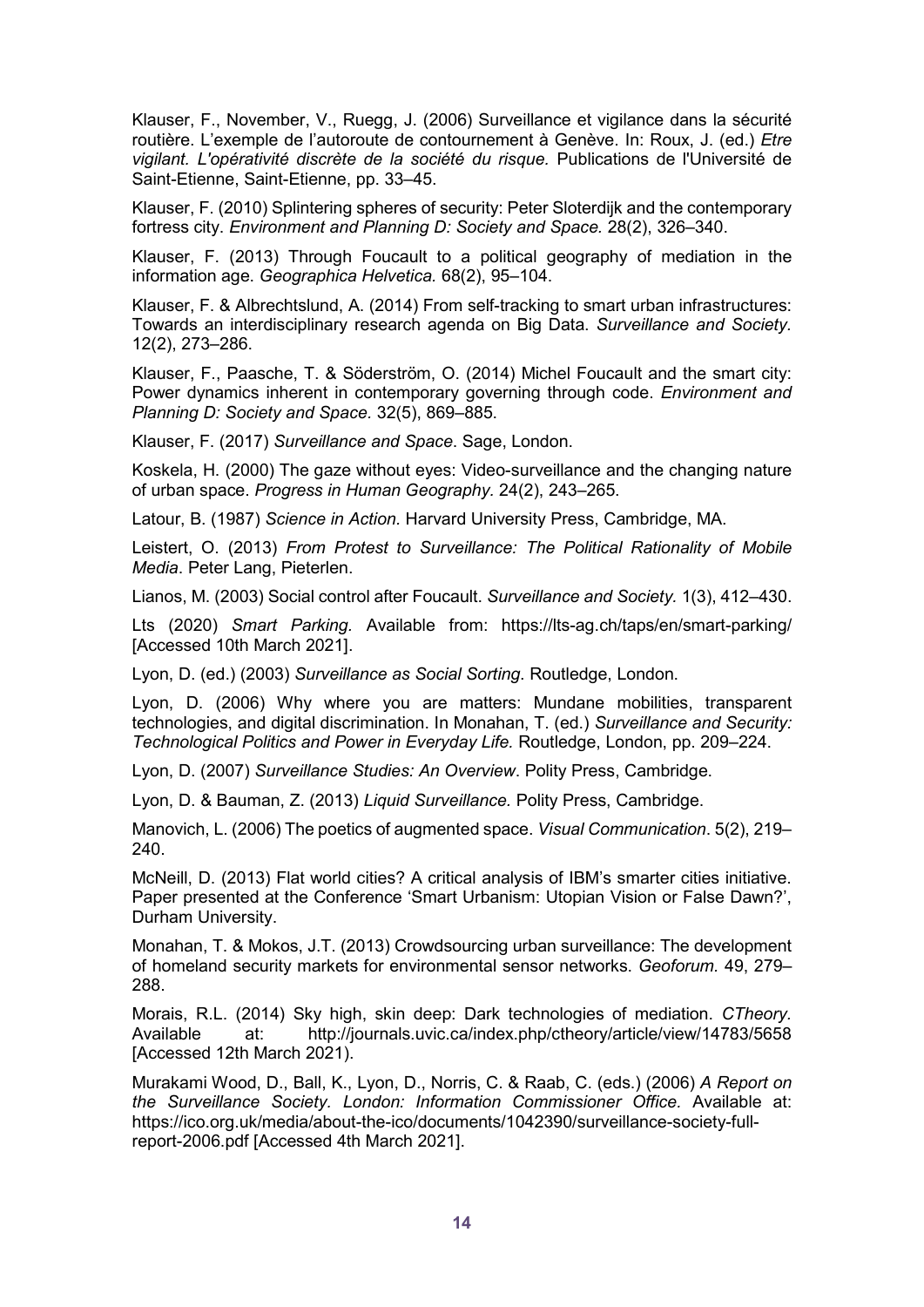Murakami Wood, D. & Graham, S. (2006) Permeable boundaries in the software-sorted society: Surveillance and differentiation of mobility. In Sheller, M. & Urry, J. (eds.) *Mobile Technologies of the City.* Routledge, London, pp. 177–191.

Murakami Wood, D. (2008) Towards spatial protocol: The topologies of the pervasive surveillance society. In Aurigi, A. & De Cindio, F. (eds.) *Augmented Urban Spaces: Articulating the Physical and Electronic City.* Ashgate, Aldershot, pp. 93–106.

Murakami Wood, D. (2010) Beyond the panopticon: Foucault and surveillance studies. In Crampton, J. & Elden, S. (eds.) *Space, Knowledge and Power: Foucault and Geography.* Ashgate, Aldershot, pp. 245–264.

ReportBuyer (2015) Navigant Research Leaderboard Report: Smart City Suppliers: Assessment of Strategy and Execution for 16 Smart City Suppliers. *Cision PR Newswire.* Available at: https://www.prnewswire.com/news-releases/navigant-researchleaderboard-report-smart-city-suppliers-assessment-of-strategy-and-execution-for-16 smart-city-suppliers-300133184.html [accessed 10th July 2021].

Netwerk City and Landscape (2012) *Traffic Management in the Inner City of Zurich.* ETH Zürich. Available at: https://www.nsl.ethz.ch/en/traffic-management-in-the-inner-city-ofzurich/ [Accessed 4th March 2021].

Pully (undated) Mobility observatory. Telephony at the service of mobility and urban planning. *Smart Pully.* Available at: https://smart.pully.ch/en/projects/id-1420-mobilityobservatory/ [Accessed 4th March 2021].

Rollier, R. (2016) A smart data product to monitor traffic. *Swisscom.* Available at: https://ict.swisscom.ch/2016/12/a-smart-data-product-to-monitor-traffic/ [Accessed 4th March 2021].

SDA (2013) Bund will Staus via Handydaten erfassen. *Der Bund.* 14 July. Available at https://www.derbund.ch/schweiz/standard/bund-will-staus-via-handydatenerfassen/story/14461810 [Accessed 4th March 2021].

Söderström, O., Paasche, T. & Klauser, F. (2014) Smart cities as corporate storytelling. *City.* 18(3), 307–320.

Städteverband (2019) *Smarte Städte in der Schweiz: vielfältige Aktivitäten nach zögerlichem Start*. Available from: https://staedteverband.ch/302/de/smarte-stadte-inder-schweiz-vielfaltige-aktivitaten-nach-zogerlichem-start?share=1 [Accessed 4th March 2021].

Swisstraffic, 2018, *Traffic countings as part of construction projects 2018-2022.* Swisstraffic. Available at: https://www.swisstraffic.ch/en/content/traffic/trafficcounts/autos/traffic-countings-zurich-2018-2022 [Accessed 4th March 2021].

Thrift, N. & French, S. (2002) The automated production of space. *Transactions in Human Geography.* 27(4), 309–335.

Townsend, A.M. (2013) *Smart Cities: Big Data, Civic Hackers, and the Quest for a New Utopia.* W.W. Norton. New York.

Vodoz, L. (2013) *La Ville Intelligente d'IBM, Topique Utopique?* MA thesis. Neuchâtel University.

Wekerle, G.R. & Jackson, P.S.B. (2005) Urbanizing the security agenda: Anti-terrorism, urban sprawl and social movements. *City.* 9(1), 33–49.

Widmer, S. & Klauser, F. (2013) Mobilité surveillée: Rôle et responsabilité des développeurs d'applications smartphone. *Espace, Populations, Sociétés.* 3, 63–77.

Wiig, A. (2015) IBM's smart city as techno-utopian policy mobility. *City.* 19(2–3), 258– 273.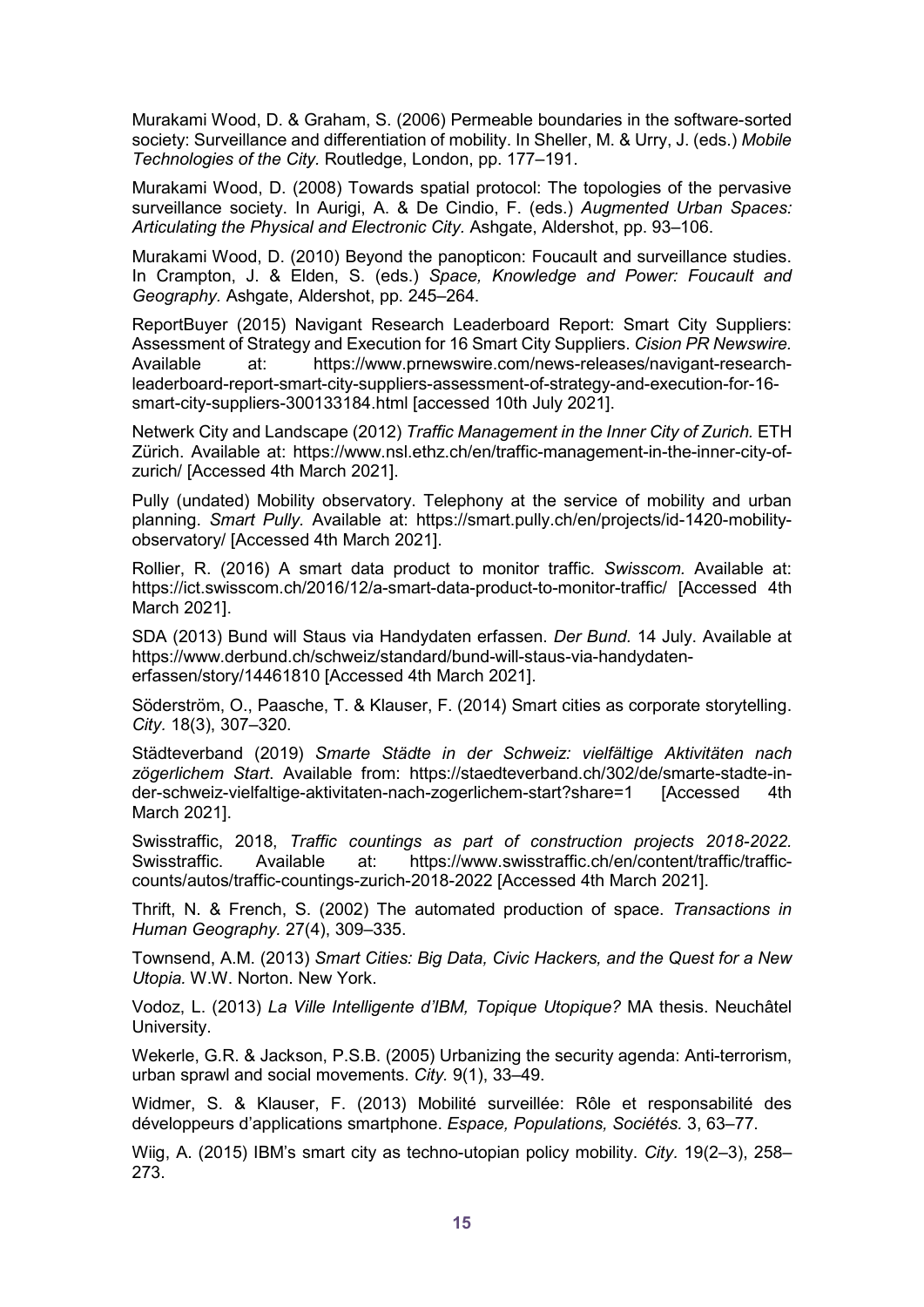Zurawski, N. (2014) *Raum – Weltbild – Kontrolle: Raumvorstellungen als Grundlage gesellschaftlicher Ordnung und ihrer Überwachung.* Budrich UniPress, Opladen.